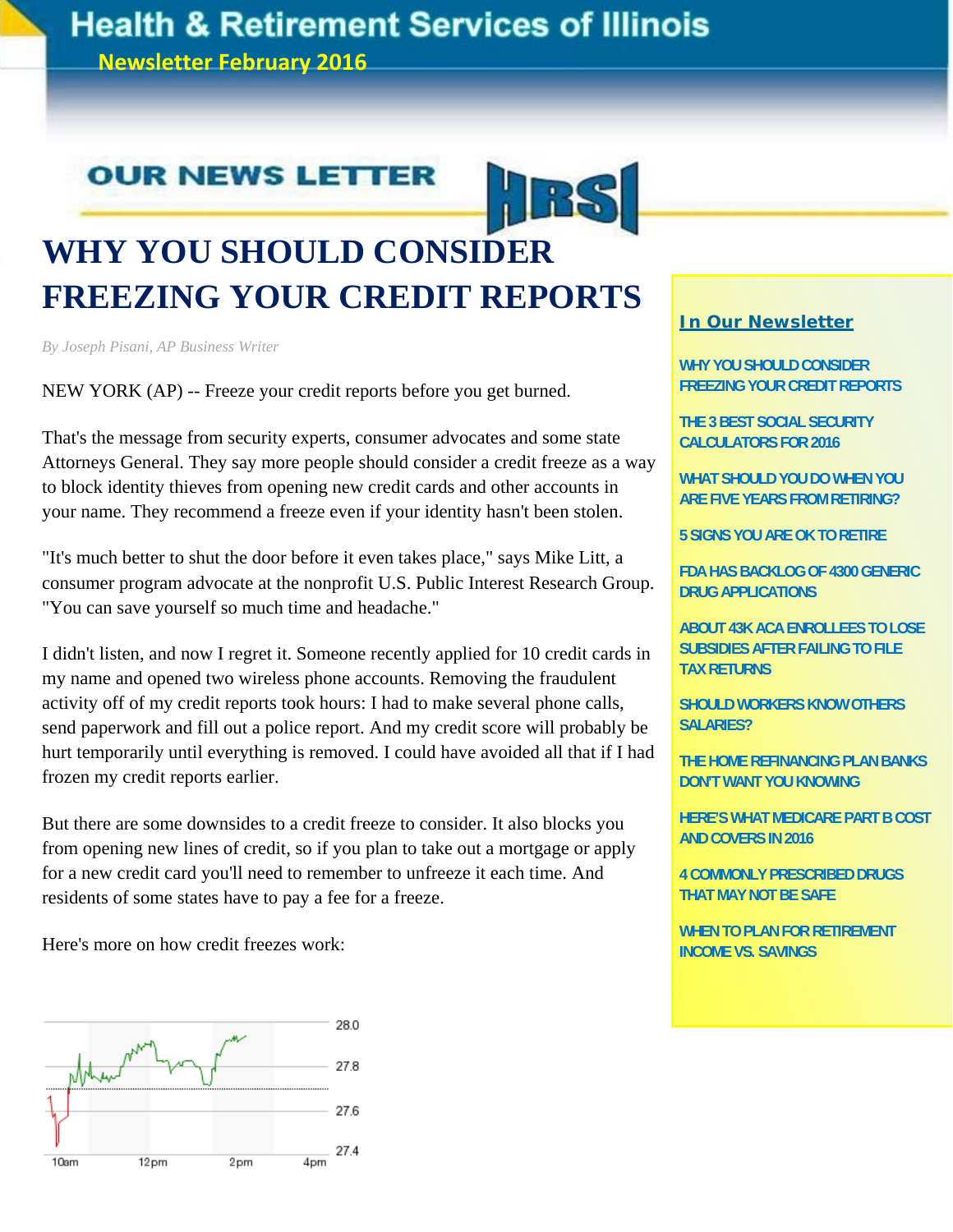A: It's a must if an account has been opened in your name or if you've been notified that your Social Security number was taken in a data breach. Even if identity theft hasn't struck, you still should seriously consider it, since data breaches have become so common. So far in 2015, there have been 766 data breaches at banks, government agencies and big companies, exposing more than 178 million records, according to the nonprofit Identity Theft Resource Center. A breach of government records, for example, exposed Social Security numbers of about 26 million federal employees and their spouses.

Q: How do I freeze my credit report?

A: Contact each of the three credit reporting agencies — Equifax, Experian and TransUnion. You'll need to freeze your credit report at all three because some creditors only use one. Contact Equifax at www.freeze.equifax.com or 800-349-9960, Experian at experian.com/freeze/center.html or 888-397-3742 and TransUnion at transunion.com/securityfreeze or 888-909-8872. They'll ask you for your Social Security number, name, address and other details.

Q: How much does a credit freeze cost?

A: It depends on the state laws where you live. Fees are typically between \$3 and \$10 to freeze each credit report, and you may pay another fee to unfreeze. Freezes are free at a few states, including Indiana and Maine. Fees may also be slightly different at each credit agency. Equifax has a list of fees and rules for each state at https://help.equifax.com/app/answers/detail/a\_id/75/~/security-freeze-fees-and-requirements .

Q: Will the freeze hurt my credit score?

A: No.

Q: Is this different than credit monitoring?

A: Yes. Credit monitoring services, which you have to pay a monthly fee for, alerts you if a new account is opened or other suspicious activity takes place. A credit freeze is the only way to stop criminals from opening new accounts in your name. Some experts don't recommend credit monitoring because it's expensive, as much as \$20 a month. Instead, you can monitor your credit report on your own. You're entitled to get a free copy of your credit report from each of the three agencies once a year at www.annualcreditreport.com .

Q: When do I need to unfreeze my credit reports?

A: If you're applying for a mortgage or auto loan or credit card. That's because lenders check your report to see if they should lend to you. You can ask the lender what credit reporting agency they use and unfreeze that one, says Litt. You can unfreeze a credit report temporarily or permanently at any time.

Q: How do I unfreeze my credit reports?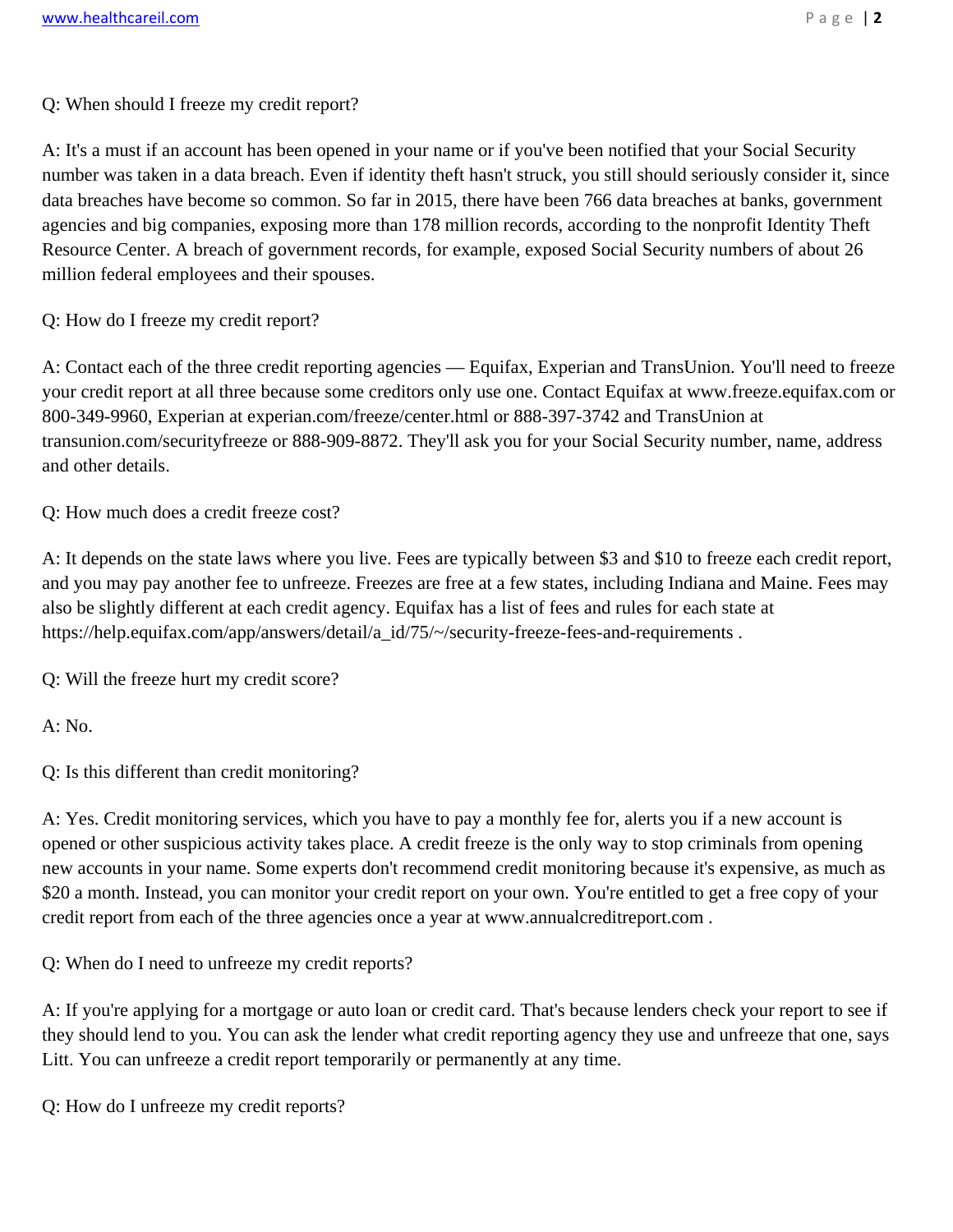A: By contacting the credit agencies again. When you ask to freeze your credit reports you'll get a number that you will need to save. That number will be your key to unfreezing your account, so keep it in a safe place. Losing the number will delay removing the freeze.

Q: Will a freeze protect me from all identity theft?

A: No, it only stops thieves from opening new accounts. Thieves can still use your existing credit or debit cards to make fraudulent charges, so you will still need to check your statements every month. It also doesn't protect against other types of identity theft, such as taking out prescription medication in your name or filing fraudulent tax returns, says Eva Velasquez, president and CEO of The Identity Theft Resource Center.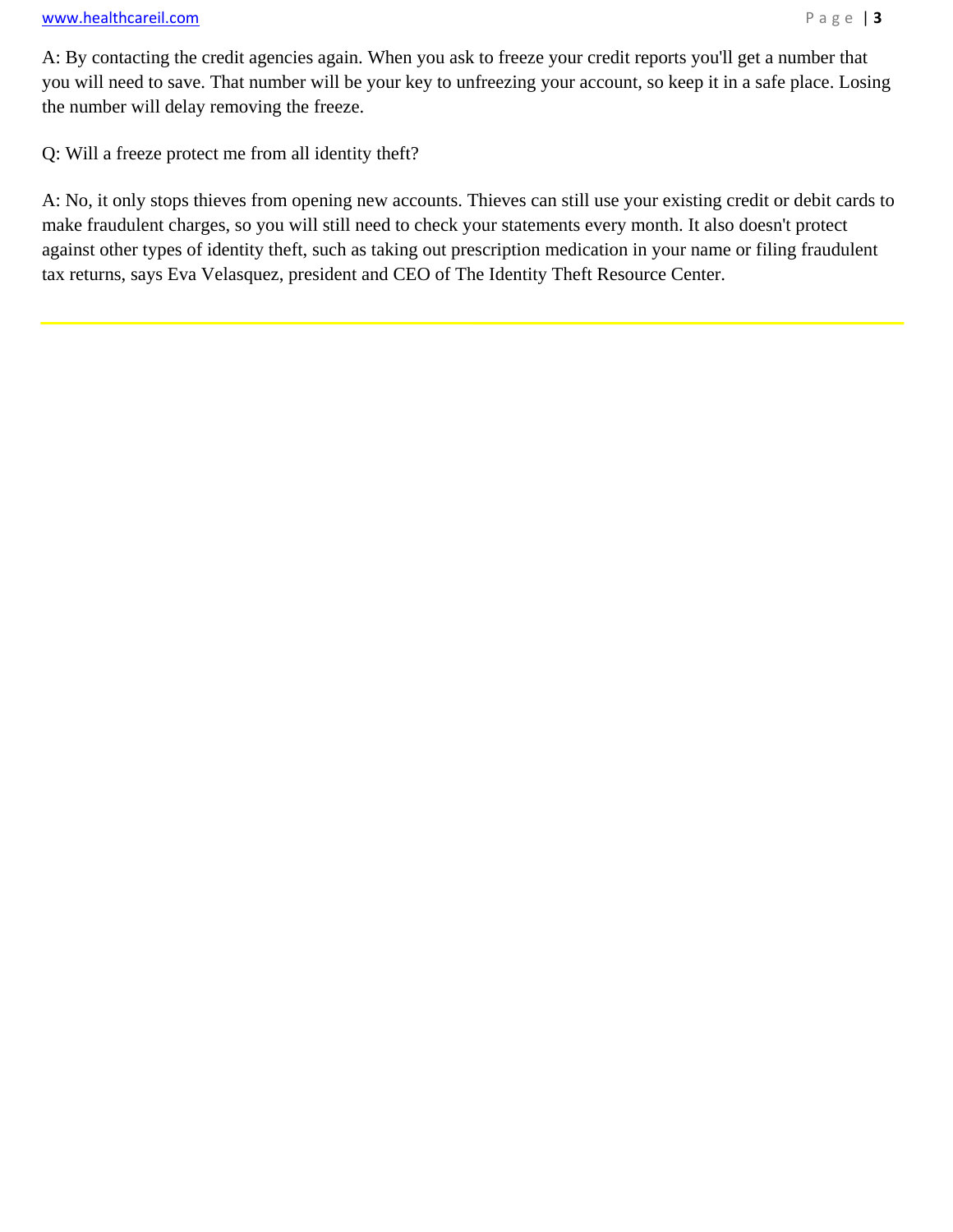# **The 3 Best Social Security Calculators For 2016**

By J. William Carpenter | December 29, 2015

Choosing the best time to claim Social Security benefits is a key decision everyone has to make as they approach retirement age. It can also be a very complicated decision for many people. While reduced Social Security benefits are available at age 62, you stand to make substantial gains if you can delay taking your benefits until you reach full retirement age, which is between 65 and 67, depending on your birth date. Further gains are available if you can wait until the maximum age of 70 to start taking benefits. On the other hand, there are circumstances in which it may make sense to take your benefits early, even if it is possible to delay them. Other considerations that complicate things further include the availability of spousal or survivor benefits.

Social Security calculators help you understand how various factors influence the size of your monthly benefit and how much you stand to gain over the course of your retirement. They also help you test different claiming strategies to find a plan that works best for you. Although the following Social Security calculators are updated to account for changes in federal law, it is important to consult with a financial advisor or another expert to double-check your results before changing your retirement plans based on calculator recommendations.

## 1. Social Security Administration Calculators

The U.S. Social Security Administration maintains a selection of more than 10 calculators on its website, all designed to help you analyze every aspect of your Social Security benefits. The Retirement Estimator allows you to calculate and analyze your benefits based on your official Social Security record. You must verify your identity to gain secure access to this calculator. If you have a scenario involving disability or survivor benefits, opt for the Detailed Calculator. This calculator is a downloadable program designed for installation on your Windows or Mac computer.

For fast analysis, use the Quick Calculator to get an estimate of benefits based on earning information you provide yourself. The Benefits for Spouses Calculator helps you understand how a retirement decision made by one spouse affects the other. Access the Life Expectancy Calculator to estimate how long you might live for planning purposes. Other calculators are available for various special-case scenarios.

## 2. AARP Social Security Benefits Calculator

AARP, a membership organization for people 50 and over, hosts an easy-to-use calculator built to help you decide when to claim your Social Security benefits. After you enter some basic information including your birth date and average annual salary, the calculator returns a simple bar graph showing your estimated monthly benefit at each possible initial-claim age from 62 to 70. The visual representation this calculator provides really hammers home what you stand to gain by delaying benefits. The next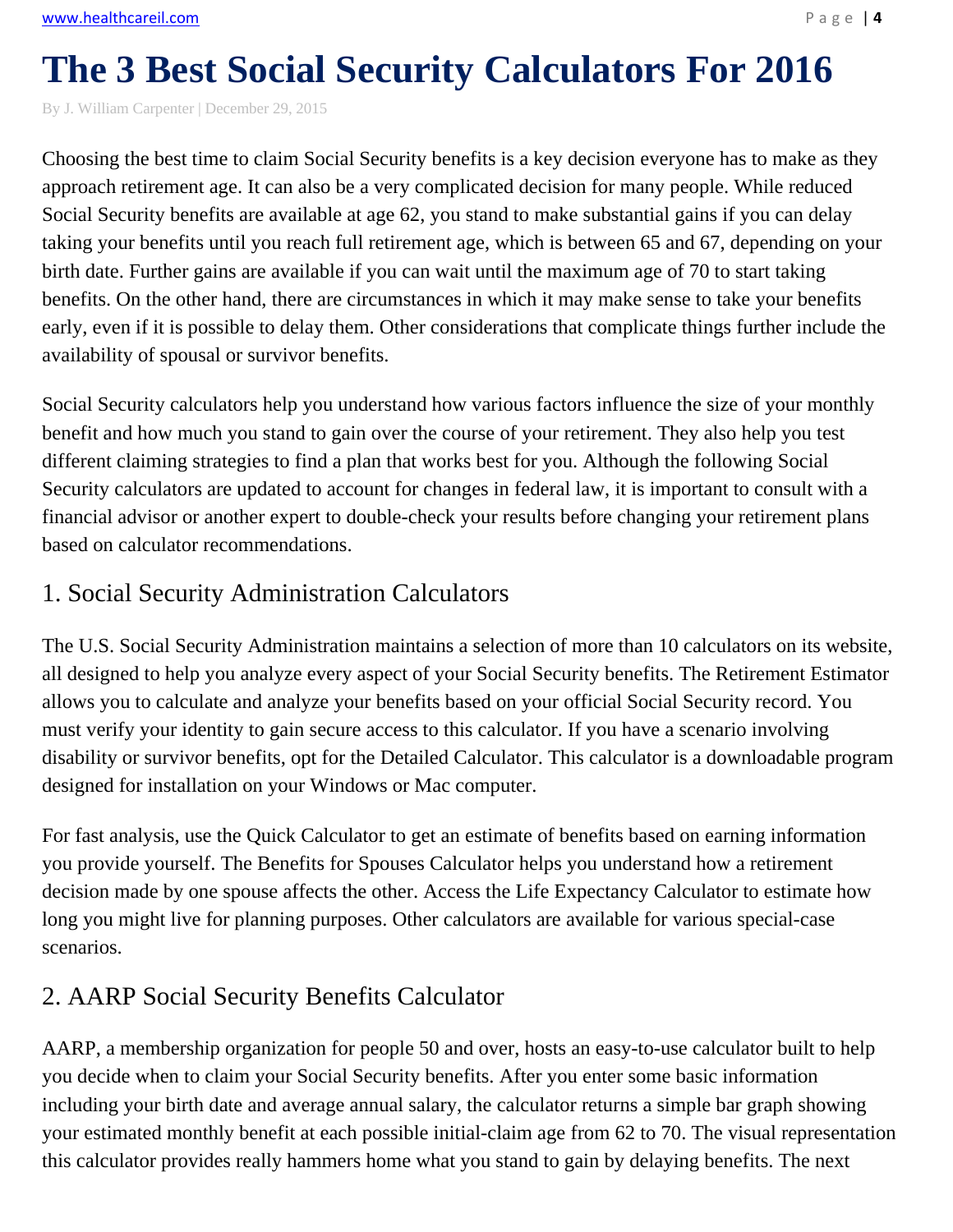stage of the calculator helps you analyze the effects of claiming benefits at different ages while continuing to work at different pay rates. The main inadequacy of this calculator is its reliance on an estimated average salary rather than a closer accounting of actual and expected earnings.

### 3. Bedrock Capital Management SSAnalyze

Bedrock Capital Management, a wealth planning firm, maintains a calculator that covers scenarios for both single earners and couples. SSAnalyze incorporates a variety of adjustable variables, including one for inflation to help you estimate the effects of a cost of living adjustment on your benefits. The calculator also accounts for certain government pensions that can influence Social Security benefits, an important but rare capability among online benefits calculators. To enhance the accuracy of this tool, use your current estimated benefit amount provided in your annual Social Security statement. Once you run this calculator with initial values, it is easy to adjust retirement age and other variables to model different retirement scenarios.

### **Trade Like a Top Hedge Fund**

What can technical traders see that you don't? Investopedia presents Five Chart Patterns You Need to Know, your guide to technical trading like the pros. Click here to get started, and learn how to read charts like an industry veteran.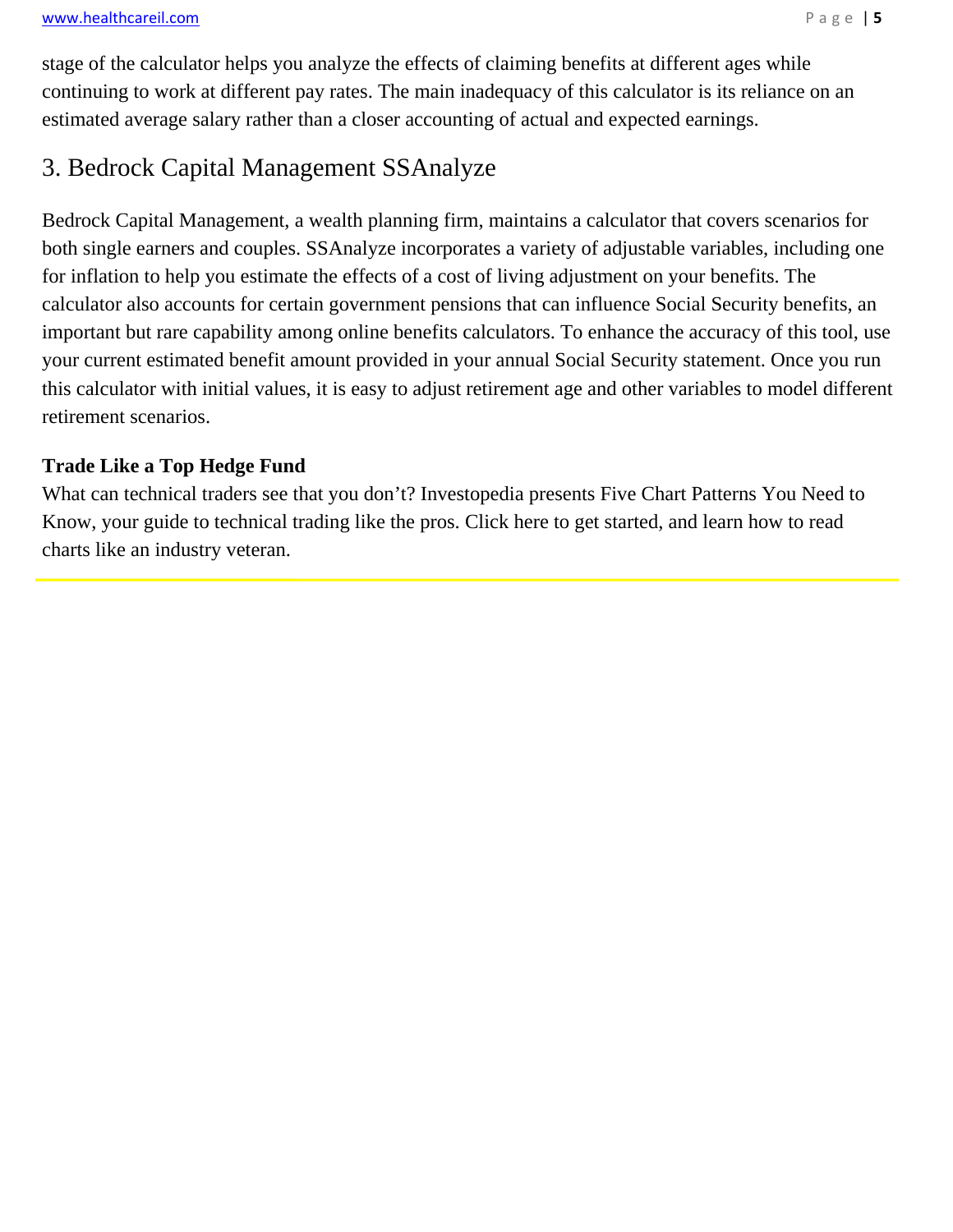www.healthcareil.com **Page | 6** 

# **What should you do when you're five years from retiring?**

By Daniel Kurt

One of the first steps you should take at this stage is avoid the pitfall many pre-retirees experienced in 2008 – overexposure to stocks. Sure, you'll want to keep a significant equity portion of your portfolio to boost potential gains, but you won't have as much time as younger workers to make up lost ground if the market sinks. A conservative rule of thumb is to keep a percentage of stocks equal to 100 minus your age. If you're 60 years old, that means keeping 40% of your investments in stocks and putting the rest in bonds or money market accounts. More aggressive investors will sometimes use "110 minus your age," instead.

With just five years to go in your full-time job, it's not too late to get a realistic retirement budget together. On the income side of the ledger, figure out how much you'll reasonably be able to count on from savings, Social Security and 401(k)s, and if you're lucky, a traditional pension plan. Then total your expenses. Factor in two of the biggest outlays anyone in their 50s or 60s should anticipate later in life: medical needs and long-term care.

While you may have paid into Medicare throughout your working years, it's still not free for most recipients. The Part B component typically costs about \$100 a month, and if you want to boost your coverage, you could be paying significantly more than that for Medicare Advantage.

Even if you're in great health today, now is the time to be thinking about the considerable assisted living and nursing home costs that may lie ahead. For those with moderate net-worth, long-term care insurance is often a good idea, even so, it can cost several hundred dollars a month. There are several online tools that can help provide an estimate based on your age, the state you live in and other factors.

Creating a budget can help you make minor adjustments to your retirement plan that could make a big impact later. If you forecast a deficit, you may need to work a year or two longer, but at least you'll feel more secure in your golden years.

In reality, making decisions about where to put money and whether to buy insurance gets complicated. Often, it's a good idea to talk with a knowledgeable financial adviser who can help you understand your options and chart the best course forward. Even if a consultation costs a few hundred dollars or more, sound advice can help put you on solid footing for the next phase of your life and provide peace of mind.

Of course, even those who prepare diligently for retirement will occasionally need some additional income after their primary career is over. Maybe you're planning to work part-time in a different field. If so, start researching what you'll need to do ahead of time, whether it's getting a special certification or having some volunteer experience under your belt. When the day of retirement finally arrives, you'll be ready to embark on your new endeavor and develop an added revenue stream.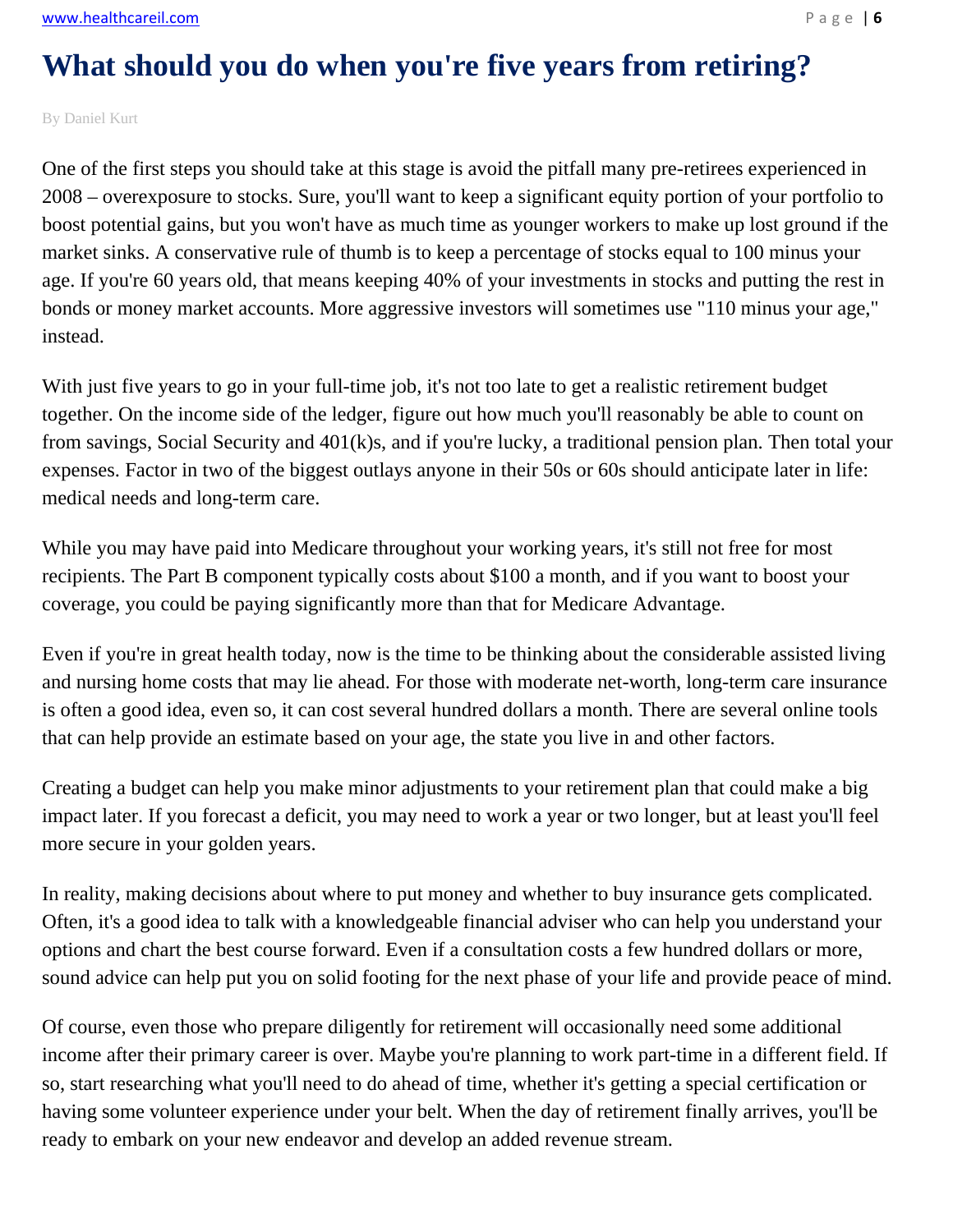$\overline{a}$ 

#### **Finance resolutions are notoriously hard to keep…..until now.**

They always say, "This year, I will keep my resolutions!" but more often than not, they don't. This year, at least one resolution will truly be easy to keep. By signing up for a free FutureAdvisor account, you can set up your financial goals for 2016, and get a step by step plan to follow. More than that, FutureAdvisor is offering 3 months of free wealth management. They'll set everything up for you and get the work done...for free. Keeping a resolution has never been this easy.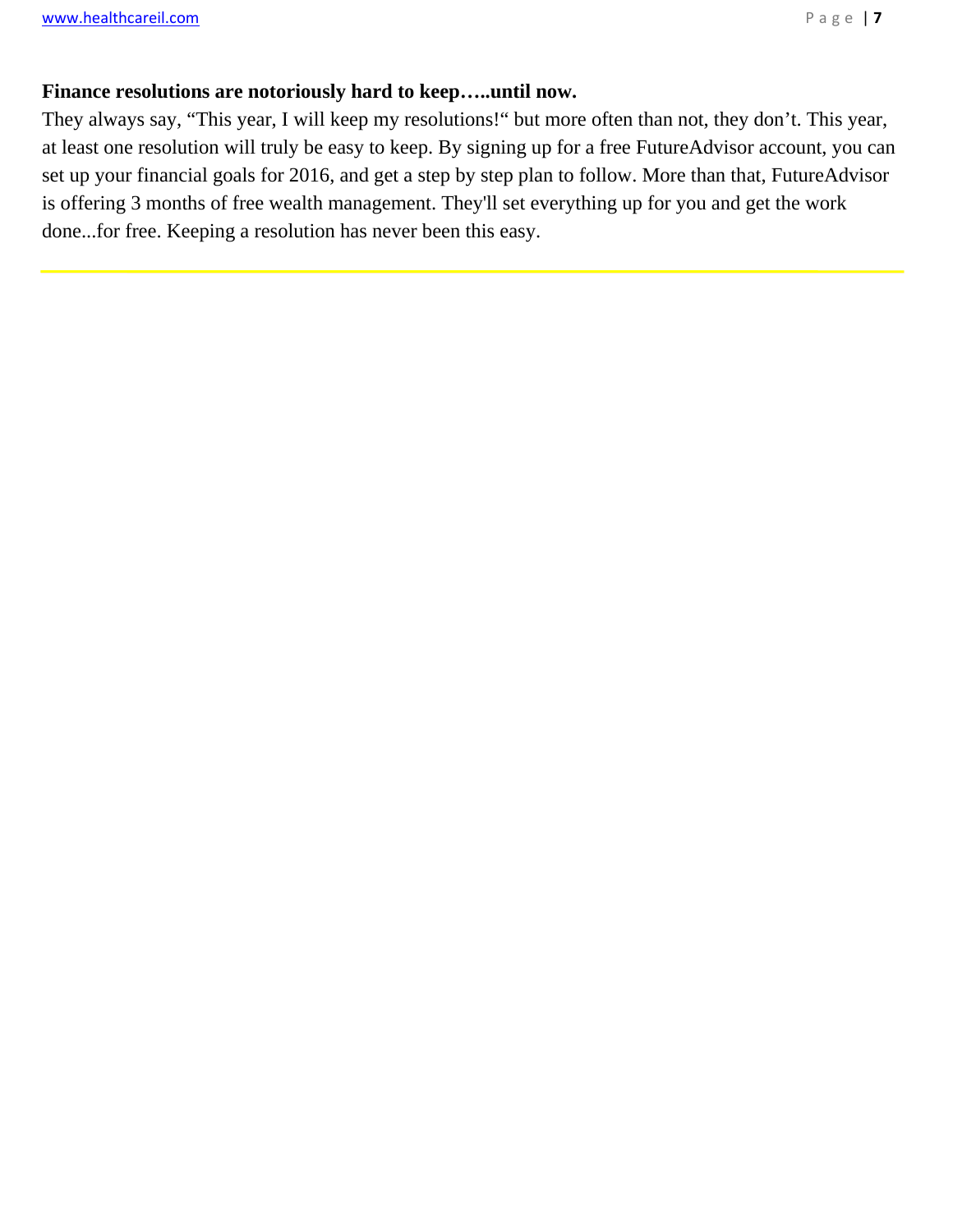# **5 Signs You Are OK to Retire**

By Brian Beattie | January 06, 2016

The years leading up to retirement can be a time of both increased excitement and anxiety. For many, retirement offers the possibility of pursuing new opportunities and experiences. However, with this new sense of freedom is often a heightened level of concern in making sure your money lasts. Prior to retiring, there is no substitute for thorough planning and informed decision-making when seeking to create a successful retirement. The following five topics should be addressed in any retirement plan and can help provide peace of mind in an otherwise uncertain time in your life.

### You Defined What You Want to Do

After working most of your life, during retirement, it is time to figure out if you can do what you have always missed out on in life. Some people take up new hobbies such as golf or tennis. Many use this time to travel and see the world. You may decide to spend the wintertime in a warmer climate, either by renting or purchasing a vacation home.

Once you figure out what you want to do during retirement, it is necessary to define, prioritize and quantify it in terms of money. For example, if a retiree wants to spend \$50,000 a year on travel, yet only has \$600,000 in total assets, this would not be a wise decision. Another step is to prioritize your goals by arranging them in the order from what is most desirable to least desirable. This should help you determine which goals are more important for you to achieve. Once you define and quantify what you want to do in retirement, this is a sign you are ready and should help you determine how much extra money you need to allocate.

### You Established a Budget

One of the most common mistakes retirees make is understating their needed income during retirement. It used to be a rule of thumb to use 60 to 80% of your current working income as your expected retirement income. However, this can cause a variety of issues, and the number one reason why retirees run out of money during retirement is because of poor budgeting skills. Look at your current budget. Determine your monthly expenses and figure out if they are going to increase, decrease or stay the same during retirement. Many retirees make the mistake of assuming expenses go down. However, if you decide to buy a second vacation home, this adds an additional monthly mortgage payment, along with taxes, utilities, association fees and general maintenance. Once you determine exactly what you want to do during retirement, you can figure out if it fits into your budget.

Once you establish a retirement budget, factor in that this amount will grow at an inflationary rate of 3 to 4% per year. Even though this may seem high, it is much better to be conservative over the long run. Overestimating inflation only leads to having more assets left to your heirs instead of having a chance of running out of money. To illustrate the effects of inflation, a \$50,000 retirement income stream would be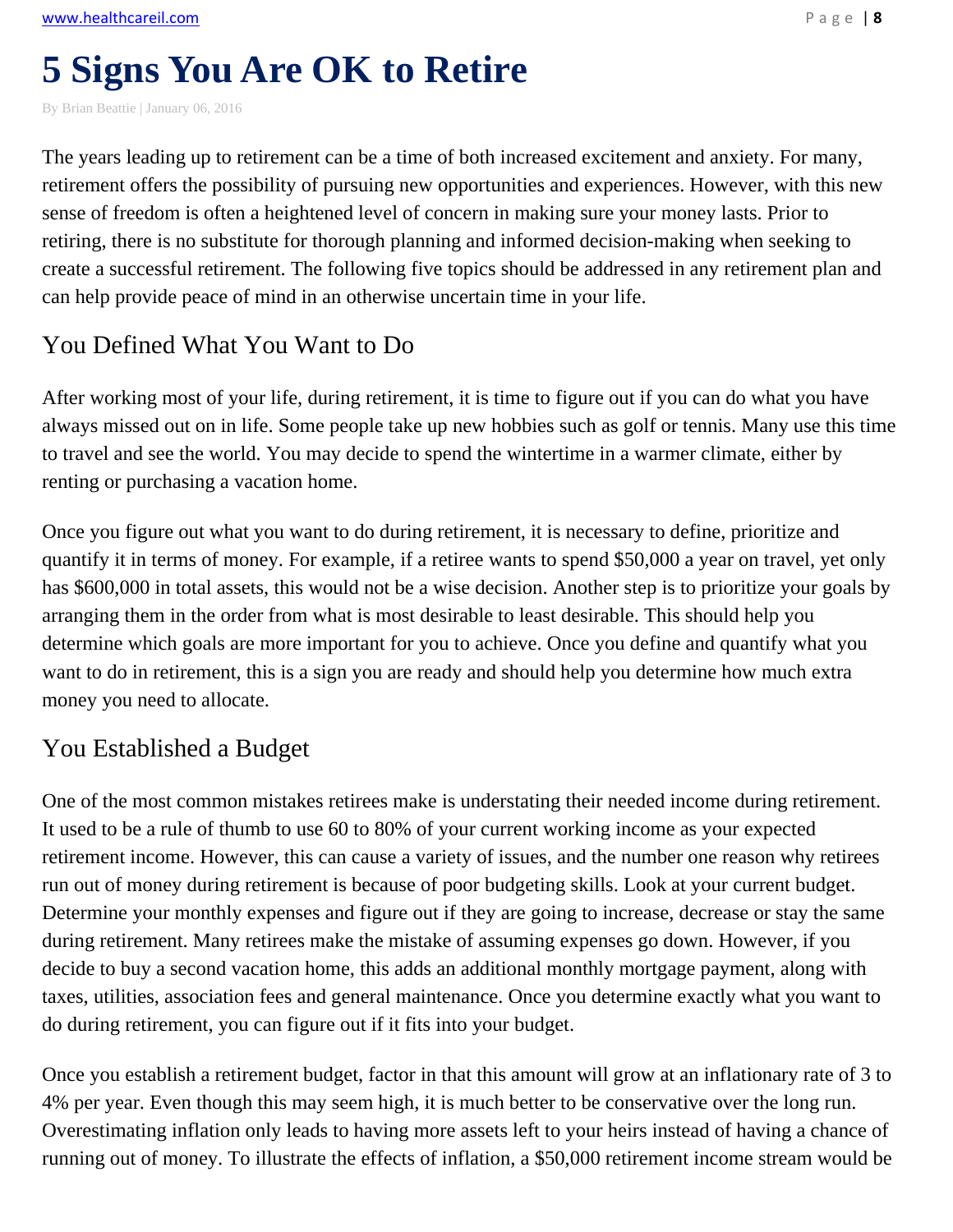worth \$67,195 in 10 years. The same \$50,000 would be worth \$90,305 after 20 years. Inflation is one of the biggest risks that retirees face during the latter half of their lives, so it is extremely important to plan for it ahead of time.

## You Know Your Health Care Options

Most people assume that when they retire, health care is taken care of, as once a person turns 65, he automatically qualifies for Medicare coverage. However, make sure you qualify for premium-free Part A coverage. You qualify if you have worked at least 40 quarters of coverage and paid the appropriate Medicare payroll tax. You may also qualify if your spouse has worked 40 quarters of coverage. If you do not qualify, the 2016 premium rate for Part A could be as much as \$411 a month. This could be an unforeseen expense that cuts into your retirement nest egg.

As most retirees qualify for a premium-free Part A, it is still important to know how Medicare works with your existing physicians and treatments. Many doctors may not take Medicare as a form of payment, and this should be considered. Part B, which helps pay for doctors' services, outpatient hospital care and medical equipment is usually recommended for most retirees. To enroll, the average retiree pays Medicare Part B premiums of \$121.80 a month as of 2016. Medicare also offers Plan C and Plan D as additional purchase options to help reduce overall health costs. Prior to enrolling in Medicare, understand what each part costs and what services it covers. Many retirees have gone to third-party vendors for supplemental health care in addition to Medicare.

If you decide to retire prior to age 65, health care is a very critical issue. Unless your previous employer structured a retirement benefits package, you will have to seek a third-party health care service. This plan needs to "fill the gap" between the present time and when you turn 65. These plans can be very costly depending on your health condition. This health care expense is often overlooked by those planning to retire prior to age 65.

## You Have Enough Money

When most people begin planning for retirement, the income-planning segment is a common place to start. However, you should start with quantifying exactly how much is needed on an expense basis. The first step is to determine how much your stable income streams are going to pay. These include any pensions, Social Security and annuities. Most retirees make the mistake of taking Social Security too early without doing proper research first. Any withdrawals taken prior to your full retirement age cause a permanent reduction in your benefit. If you decide to continue working past your full retirement age, taking Social Security in addition to your employment income might make it taxable. Plus, delaying Social Security causes your benefit to grow at a guaranteed rate.

Once both amounts and the timing of these income streams are determined, you can decide how much to withdraw from savings. As a rule of thumb, most retirees should take a maximum of 3 to 4% from a portfolio. Anything above this rate significantly increases the risk of depleting funds early. For example,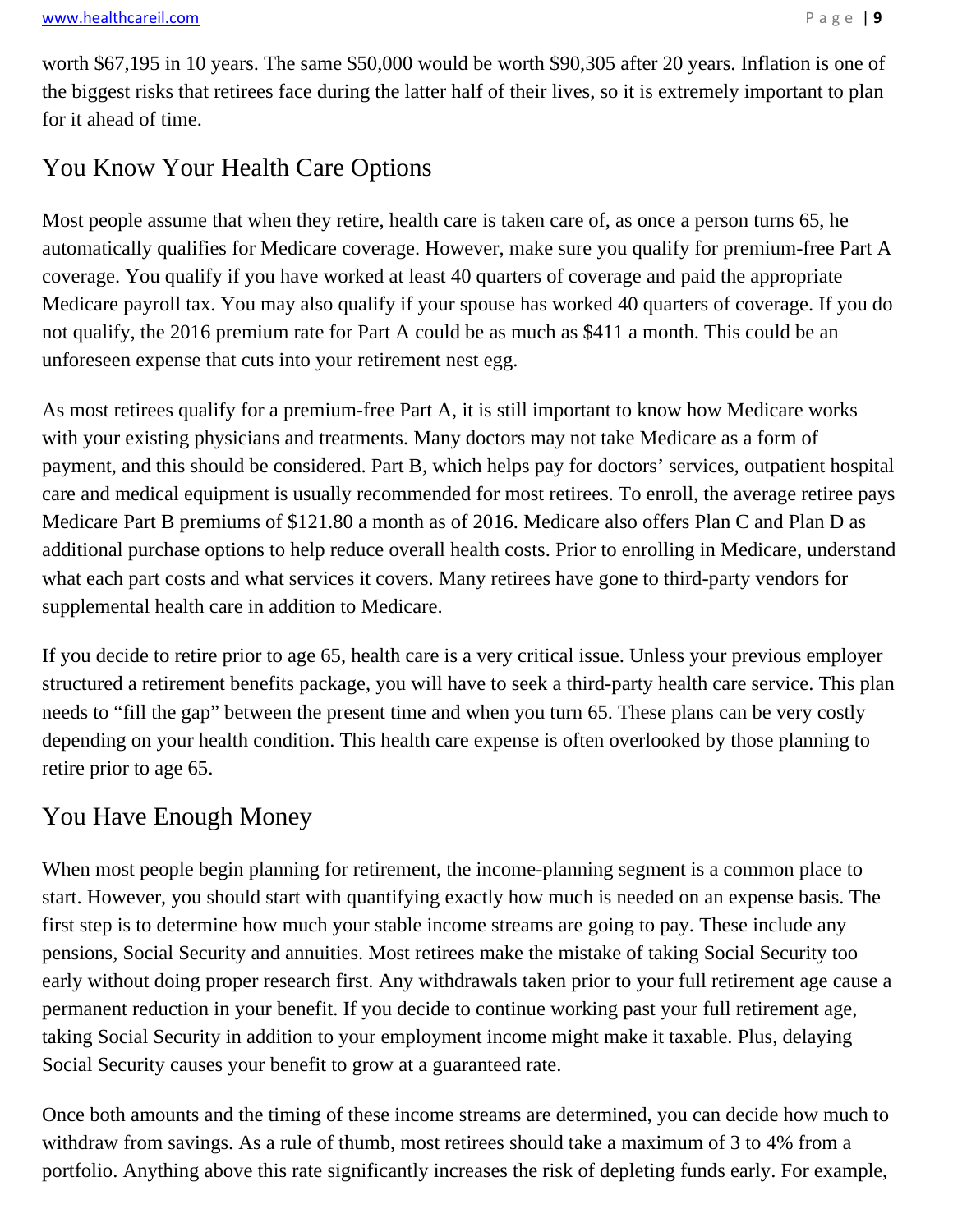#### www.healthcareil.com **Page | 10**

for a nest egg totaling \$1 million, the total withdrawal rate should not exceed \$40,000. If the money remains in a noninterest-bearing account and the withdrawal rate increases by 3% inflation each year, the \$1 million would last just over 19 years. Increasing the withdrawal rate by 1% reduces that same timeline by three years and the \$1 million will last only 16 years.

This also demonstrates the importance of investing, as inflation erodes the longevity of your retirement portfolio. When entering retirement, you should have a healthy blend of income-producing and growth investments. Although it may seem logical at first to generate the 3 to 4% from fixed income, inflation eventually affects the total performance. Due to advances in health care, the average person could spend almost 25 to 30 years in retirement. This is considered a long-term investment horizon that warrants investing in some growth investments.

### You Developed a Retirement Plan

If you have all four signs completed above, you should be comfortable in knowing you have taken great steps in securing a successful retirement lifestyle. However, both life and retirement constantly change. Markets move up and down. Unforeseen events occur for which you cannot plan. This is why it is important to have ongoing monitoring and adjustments made to a retirement plan. These adjustments could be made to withdrawal rates, risk tolerance of investments or even having to give up on a retirement goal. Either way, it is very necessary to continually monitor and adjust a retirement plan over the rest of your life.

### Summary

You are ready to retire if you have defined what you want to do, established a budget, determined your health care, have enough money and developed a retirement plan. Missing any one of these crucial signs could negatively affect your ability to stay retired. There are many resources available regarding retirement planning, but it is always recommended to meet with a financial advisor or Certified Financial Planner to confirm you are taking the correct path for the rest of your life.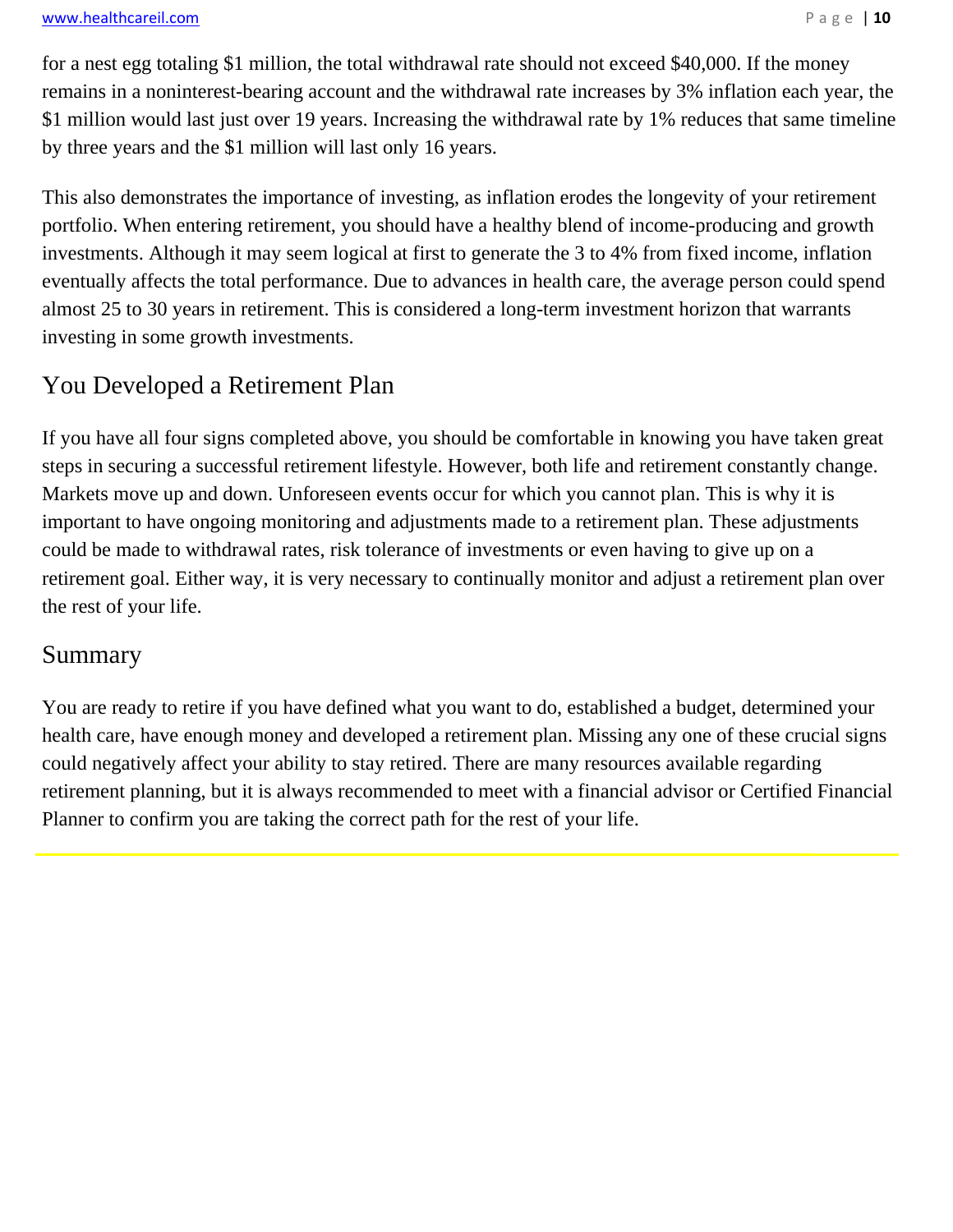### **One reason for high drug prices: a huge backlog of unapproved generic drugs**

*BY* SHEILA KAPLAN DECEMBER 29, 2015

*WASHINGTON* — Somewhere in the depths of the Food and Drug Administration, applications for 4,300 generic drugs are awaiting approval.

With growing dissatisfaction over the price of prescription drugs, that backlog has become more than a bureaucratic curiosity. Congress is furious. Hillary Clinton has raised the issue on the campaign trail. And drug makers are threatening to abandon the generics business altogether if the FDA doesn't speed things up.

The FDA, for its part, blames drug makers for sloppy and incomplete applications that slow the process.

For consumers, the debate might not seem to matter much, but there is no doubt that the availability of generic drugs matters to their bottom line. Sometimes called copycat drugs, generics are between 30 percent and 80 percent cheaper than the original brand-name drugs. They account for 88 percent of all prescriptions in the United States, but only 28 percent of the cost, according to the Generic Pharmaceutical Association.

"The longer it takes for a generic drug product to first get approved or multiple generics for the same product to get approved, the more it costs consumers," said Robert Pollock, a former FDA generic drugs official who now consults for industry. "If [people] can't afford to purchase their drugs, the drug can't do them any good."

Not all of the 4,300 generic drugs awaiting FDA approval are at the same stage of review. Many have only recently entered the pipeline. But others go back to 2009, since before the advent of a program that was intended to help speed the process.

Political pressure to reduce the number of pending applications has built in recent months. At his confirmation hearing in November, Dr. Robert Califf, President Obama's nominee to head the FDA, was pressed on the bottleneck by lawmakers. Senator Susan Collins, chairwoman of the Senate's Special Committee on Aging, said she planned to investigate how much progress the agency has made. The House Committee on Oversight and Government Reform said it is making its own inquiries.

The FDA acknowledges it has had problems in the past. Chronically underfunded, its generic drug office was long the poor stepchild of the agency. But the agency says it has made significant strides, in part because of measures known as the Generic Drug User Fee Amendments.

The 2012 measures required drug makers to pay user fees to help defray the costs of reviewing applications and inspecting facilities. In exchange, the FDA was put on a strict timeline to finish applications that were languishing.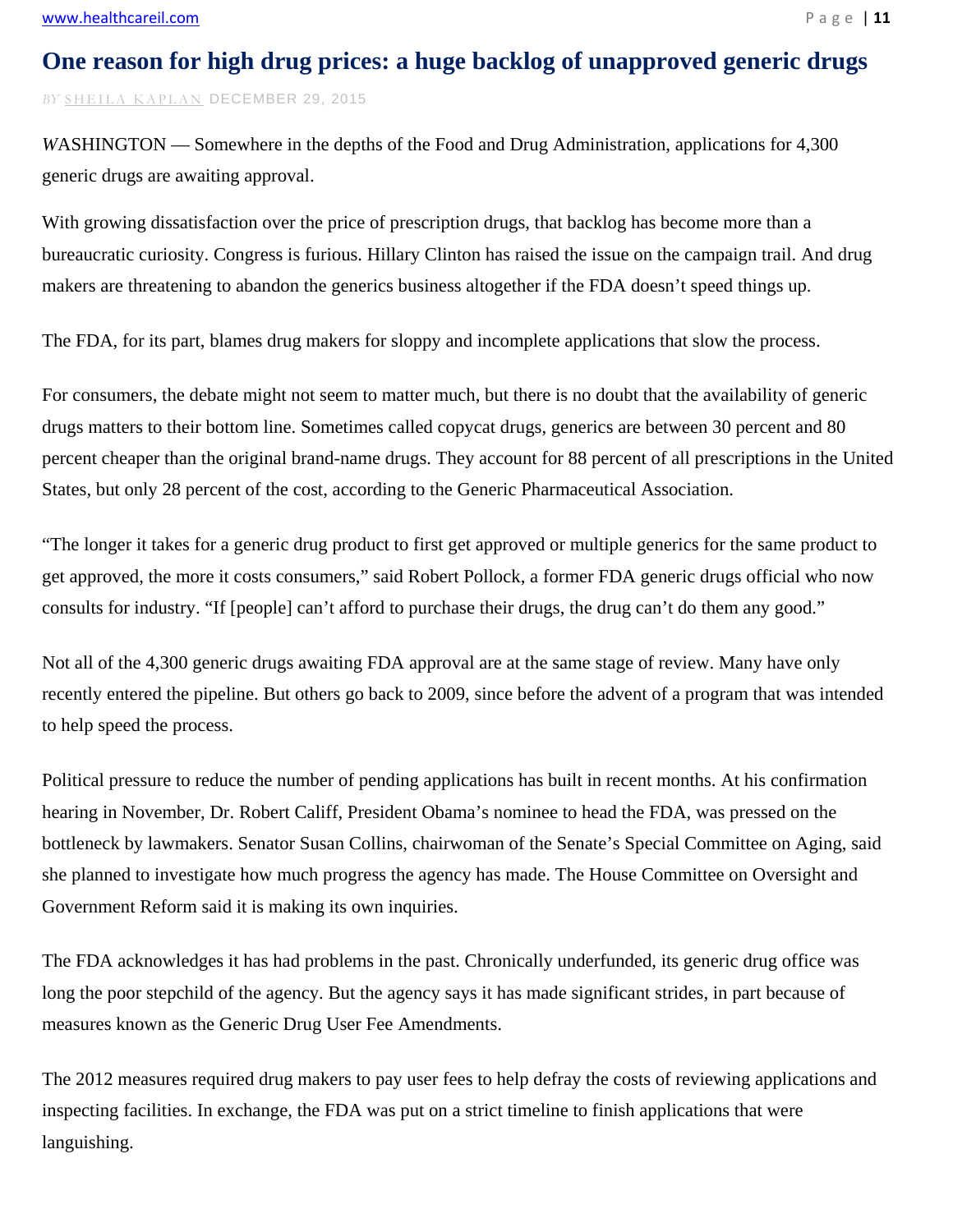#### www.healthcareil.com **Page | 12**

The fees provided an estimated \$1.5 billion over five years — enough for the FDA to hire and train 1,000 more staffers for the generic drug office, update its technology, and inspect more manufacturing plants.

How much progress has been made since then depends on how you interpret the data.

The FDA acknowledges that drug applications completed in fiscal 2015 took an average of four years to review, and generic drug companies continue to complain about the lack of progress.

Still, the agency says that its turnaround time has improved and that it has now "acted on" 82 percent of the 2,866 applications that were submitted before the Generic Drug User Fee Amendments took effect. That puts the agency ahead of its statutory deadline. (Just because the FDA has acted on 82 percent of these applications, though, doesn't mean it has approved or rejected them. In some cases, the agency may have only responded to applicants to request more information.)

More broadly, FDA officials fault drug makers for slowing the process with applications that lack crucial information — about their research, when the original drug will lose patent protection, or relevant court cases.

"Our goal can't be achieved unless the applications are submitted with high quality," Hany Edward, acting branch chief, told a group of wary generic drug manufacturers gathered in North Bethesda last month.

In a presentation at the event, FDA officials cited a litany of examples. One applicant seeking to produce a drug for irritable bowel syndrome ignored the propensity of its inactive ingredient to cause diarrhea. Too many generic drug submissions showed a lack of knowledge about medicine or how to make it.

Edward Sherwood, acting director for regulatory operations in the generic drug division, told STAT the agency must push drug companies to keep up with changing standards.

"The more information we have, the more we can do in terms of making sure the bar is set exactly where it needs to be," Sherwood said. "All applications either hit it, or we can go back and explain what that gap is, and they have a chance to correct themselves."

But some drug makers complain that the FDA's changing standards for approval are part of the problem.

"They keep changing the goal posts," said one industry consultant who spoke on condition of anonymity for fear of angering FDA officials. "A good example is 'quality by design,'" he said, referring to the agency's new criteria for good manufacturing processes. "They'd say, 'Your application isn't very good because you didn't have the quality by design concept. But when [the drug] was developed two years before that, quality by design wasn't a concept of any substance."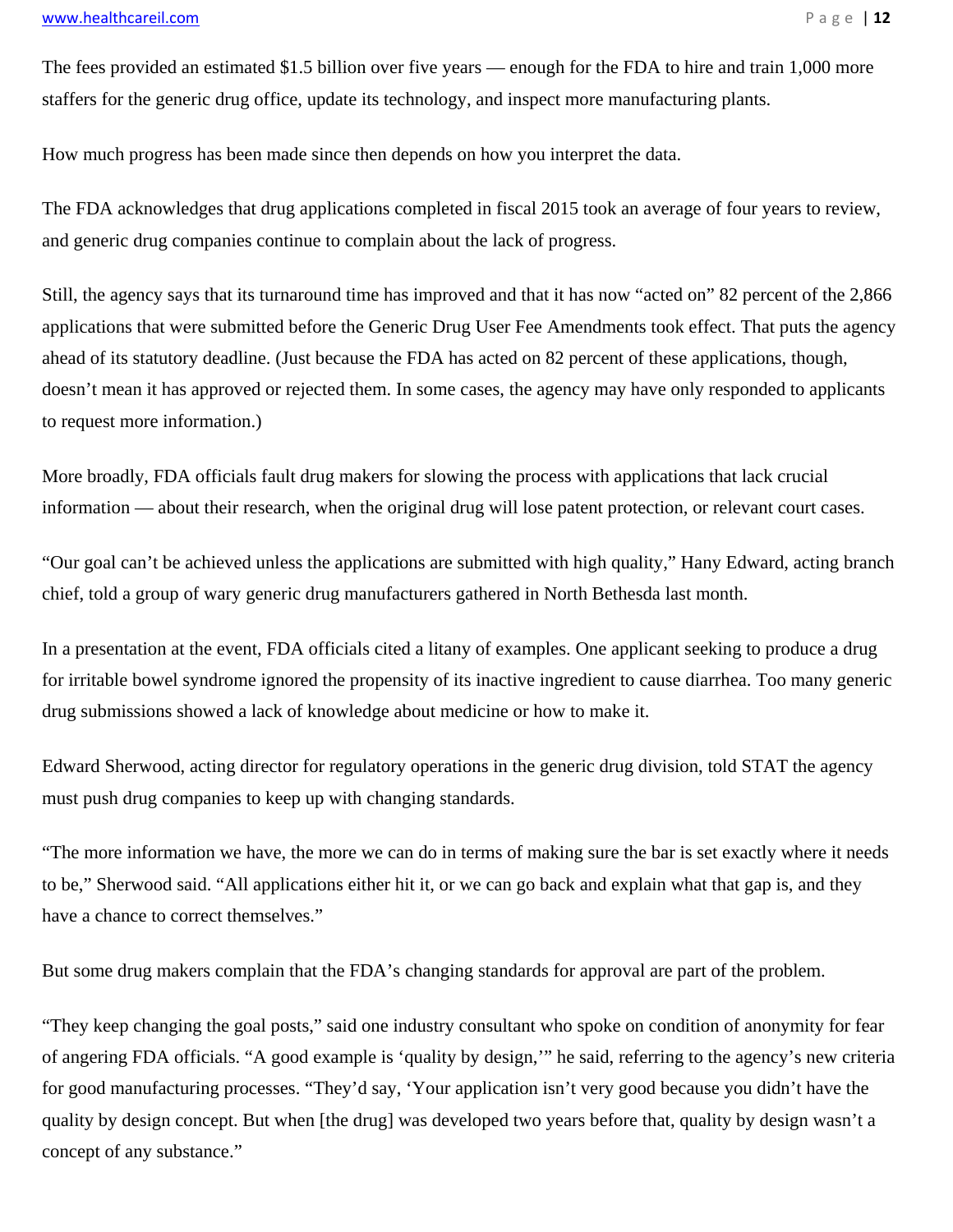#### www.healthcareil.com **Page | 13**

Generic drug makers also complain that less than 1 percent of their applications are approved on the first try. In comparison, applications for new drugs have an 88 percent approval rate.

Sherwood notes that back in 1992, only 27 percent of brand name drugs were approved on the first try, and that over time, better guidance from FDA improved quality of submissions.

 "These are very complex types of assessments," he said. "There are several types of disciplines that all have to evaluate this data to make sure everything is 110 percent understood, so if you take one brand drug on Monday and one generic on Tuesday, you are going to get the same treatment."

Agency officials also stressed that they are communicating earlier with generic drug applicants than they used to, pointing out flaws in the applications and offering guidance.

Kenneth Phelps, owner of Camargo Pharmaceutical Services, which develops generic drugs, said that he understood FDA's concern about deficient applications, but that he shared his industry's concern about how long the process takes.

"We kind of got what we designed, so we should share some of the blame," Phelps said. "People threw in all kinds of garbage, so the FDA had to wade through the sewage to find out what was good and what was bad. It's true, the dirty little secret of the generic industry is that they always submitted deficient [applications]," Phelps said. As long as the FDA accepted the applications, companies would "submit and then add the right stuff later."

"Honestly," he added, "it was a game."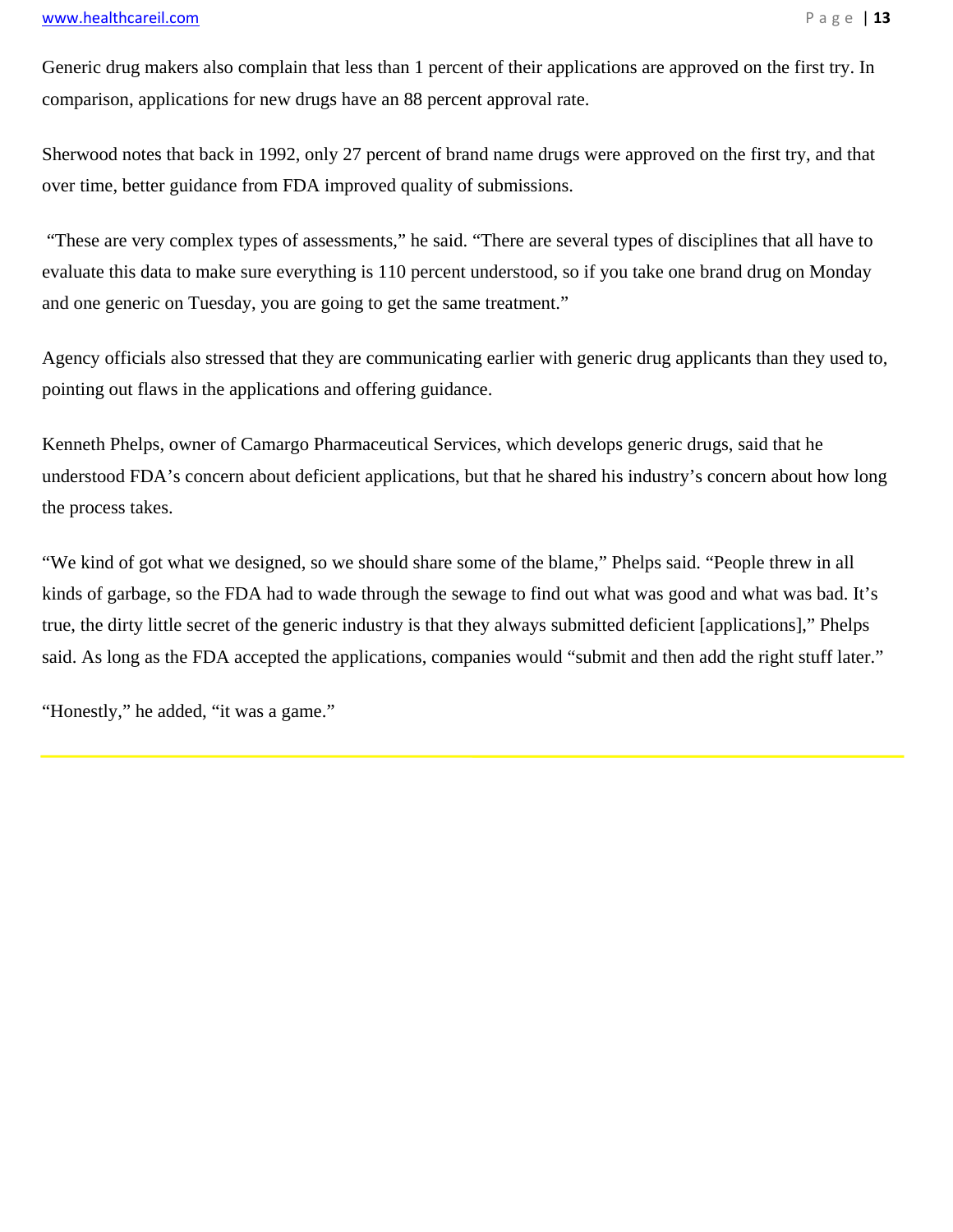# **ObamaCare costs set to spike for thousands**

**By Peter Sullivan - 01/11/16** 

About 43,000 ObamaCare enrollees are bearing the full cost of their insurance plans after losing the tax credits that are meant to make coverage more affordable.

Those enrollees no longer receive ObamaCare tax credits because they failed to file a tax return for 2014, according to the Department of Health and Human Services (HHS). The number has never before been released.

Losing the tax credit can come with a sticker shock. HHS said in March that the average monthly ObamaCare premium before tax credits was \$364, compared to \$101 after the tax credit.

The precise number of people who are losing federal subsidies is unclear, because even family plans are counted as a single applicant. The number also does not include the 12 states and the District of Columbia that operate their own insurance exchanges.

Still, the IRS warned in July that 710,000 households were at risk of losing ObamaCare subsidies because they hadn't filed a tax return. After the warning letters went out, the number of households that hadn't filed dropped.

In October, the IRS flagged about 172,000 ObamaCare applicants and notified them they were at risk.

HHS told The Hill that by Jan. 1, because some people fixed the problem and some people had dropped coverage altogether, "less than 25 percent" of the 172,000 applicants were enrolled in ObamaCare without tax credits. That translates to around 43,000 enrollees.

People who are enrolled in an insurance plan can become re-eligible for tax credits by filing their 2014 returns.

HHS said it anticipated the tax return problem and worked to prevent it, including with reminders on HealthCare.gov, the federal ObamaCare portal.

"This is an issue that we're highly sensitive to," Kevin Counihan, the CEO in charge of the federal marketplace, told reporters last week. "We've enhanced our application with new reminders, new pop-ups and other ways to try to assure people what they need to do to make sure that they comply and file the right forms."

Other people who failed to follow an ObamaCare tax rule are getting something of a pass from the administration this year.

 Those people filed their 2014 tax returns but failed to attach a form that compares their tax credits to their income to make sure they received the right amount of tax credit.

The IRS said Friday that about 976,000 households failed to attach the extra form, known as Form 8962, as of the end of October.

A Treasury representative said Monday that the administration is only cutting off tax credits to people who failed to file a tax return at all. The representative said the allowance for failing to file the second form is for this year only.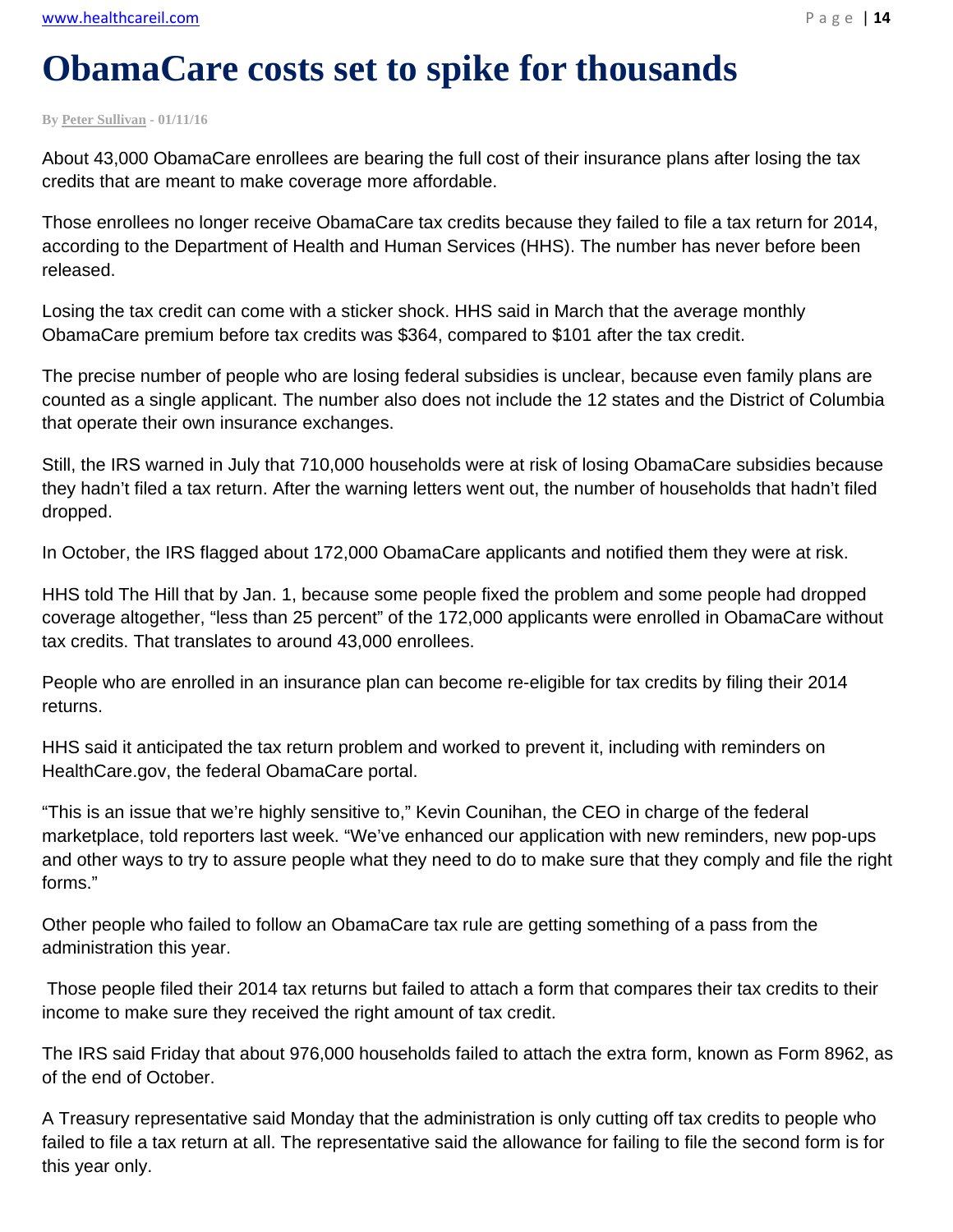l

"We expect that taxpayers will continue to become acclimated to the changes in the tax filing process in future years," the representative said. "We remain committed to providing information to taxpayers to help them understand and meet their responsibilities under the [Affordable Care Act]."

The IRS's return process has undergone significant changes under ObamaCare, which linked health insurance and taxes in a way that people are unaccustomed to.

"There's definitely a lot of learning to be done," said Elizabeth Hagan, senior policy analyst at Families USA, a liberal healthcare advocacy group that supports ObamaCare. She noted that professional tax preparers "haven't been used to filing these forms either."

Republicans opposed to the healthcare law have long criticized it as overly complicated and say the confusion it has created shows the law is unworkable.

Some of the 12 states running their own marketplaces coordinated with the IRS to locate people at risk of losing their subsidies, to varying levels of success.

Connecticut's marketplace said it found a way to warn people they could lose the ObamaCare credits without violating federal tax privacy rules. Other state-run marketplaces, however, said that they did not know how many people in the state had failed to file returns.

Still, the IRS sent notices to people in all 50 states, and there were several public awareness campaigns about the importance of filing a return.

Colorado's marketplace said it would check its enrollees against IRS data after the sign-up period ends, on Jan. 31. At that point, anyone who failed to file a 2014 return will lose tax credits.

"We are concerned," said Luke Clarke, a spokesman for the Colorado marketplace, adding, "The impact on the customer would be big."

Hagan of Families USA said she hoped that the warnings broke through to people. But she said the notices for some people could have gone to the wrong addresses or email accounts.

"There're always going to be people who fall through the cracks," she said.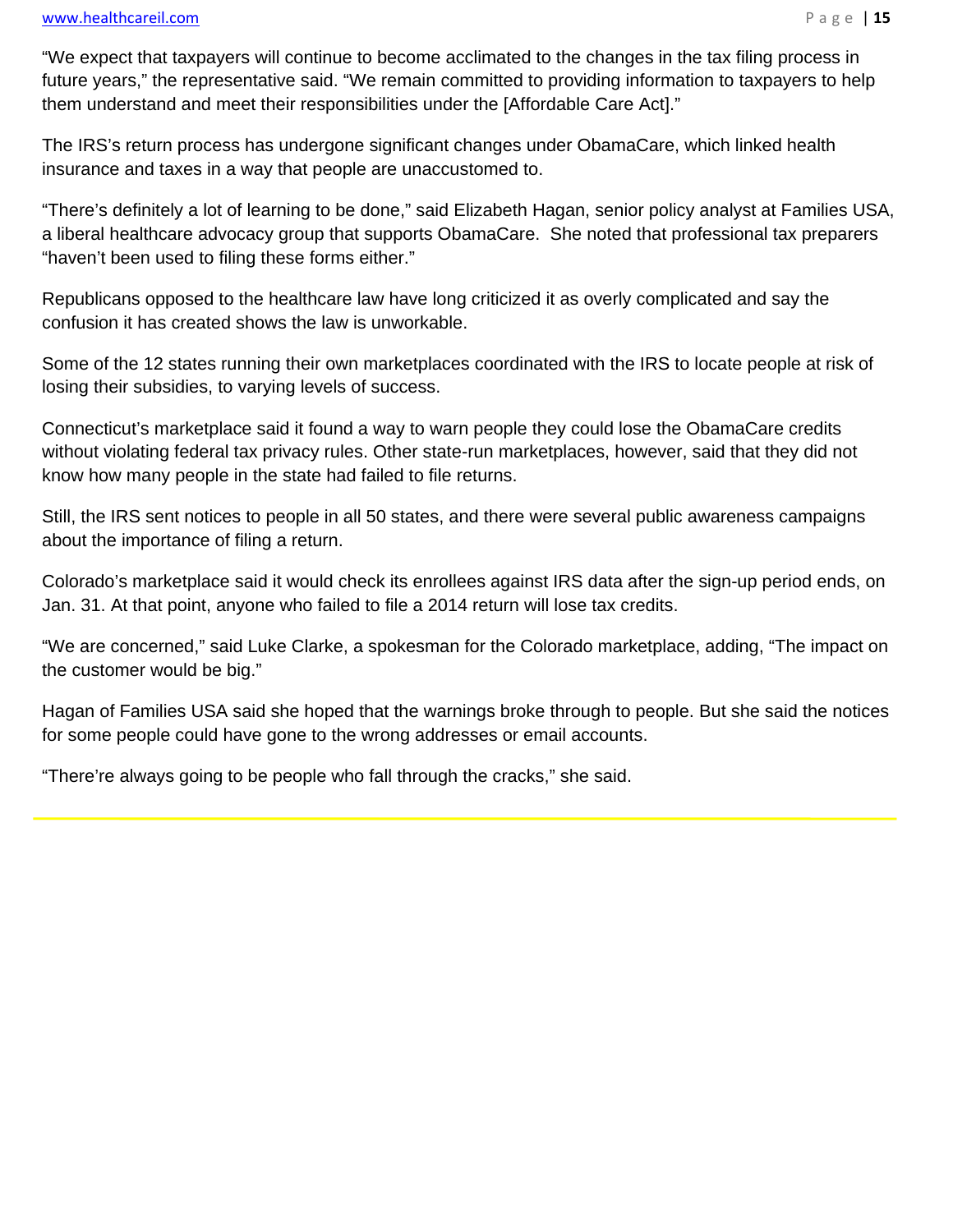# **Open Salaries: the Good, the Bad and the Awkward**

# **Sharing pay information can bring inequities out in the open, prompting difficult conversations**

How would you feel if your co-workers could see your paycheck? Afraid they'll think you're overpaid? Defensive, because you think you make too little?

More employers, from Whole Foods Market, with 91,000 employees, to smaller companies such as SumAll and Squaremouth, are opening up companywide salary information to all employees. They generally don't disclose it to the public—but one company, Buffer, posts all employees' salaries on its website. The idea of open pay is to get pay and performance problems out on the table for discussion, eliminate salary inequities and spark better performance.

But open pay also is sparking some awkward conversations between co-workers comparing their paychecks, and puncturing egos among those whose salaries don't sync with their self-image.

Olivia Wainhouse was frustrated last year when she saw that a newly hired co-worker at SumAll, a 42-employee New York social-media data-analytics company, was making more than she was. "My competitive drive kicked in. I thought, 'What's going on here?'" says Ms. Wainhouse, an account executive.

She buttonholed the co-worker, Emmelie De La Cruz, at an in-house lunch: "I saw that you're make \$10,000 more than me. Can you tell me how you did that?" In what both women say was a friendly conversation over rosemary chicken and roasted potatoes, Ms. De La Cruz explained how before her hiring, she based her pay request on average salaries for people with comparable skills and experience, and described the skills she would be using on her job as the company's social-media marketing manager. Following Ms. De La Cruz's example, Ms. Wainhouse says she is researching salaries and working on improving her negotiating ability.

SumAll chief executive and co-founder Dane Atkinson says opening up salary information prevents the nasty surprises that happen when pay is kept secret—when an employee discovers by accident that he's making far less than colleagues, but can't discuss it because he isn't supposed to know. Opening the records leads to "more conversation about salary, and a desire to correct salaries along the way," he says.

Open pay can help eliminate discrimination against women and minority groups, says a 2012 study in the Penn State Law Review. SumAll's Ms. De La Cruz says knowing others' salaries eliminates "this looming insecurity" she felt at past employers, "where you were wondering, 'What are other people making? Am I making enough? Did they lowball me?' " Mr. Atkinson says female and minority-group candidates sometimes ask for too little when they're hired. Opening up companywide pay data makes such inequities obvious; he often pays women and minorities more than they ask.

People's pay is sometimes adjusted downward, too, Mr. Atkinson says. Employees sometimes grow frustrated with colleagues who perform poorly, and pressure team leaders or Mr. Atkinson to reduce their pay. The message: "Hey, you've oversold yourself," Mr. Atkinson says. The resulting pay cuts have been small, at about \$5,000 to \$10,000, and none of the employees targeted have quit, but "it's not an easy chat," he says.

Most employers keep pay secret because letting employees compare paychecks with each other or with top executives "is too disruptive, and not worth it," says Kevin F. Hallock, dean of industrial and labor relations at Cornell University. Others keep salaries under wraps because they "aren't very good at explaining to employees why they're being paid what they're paid," or what they must do to earn more, Dr. Hallock says.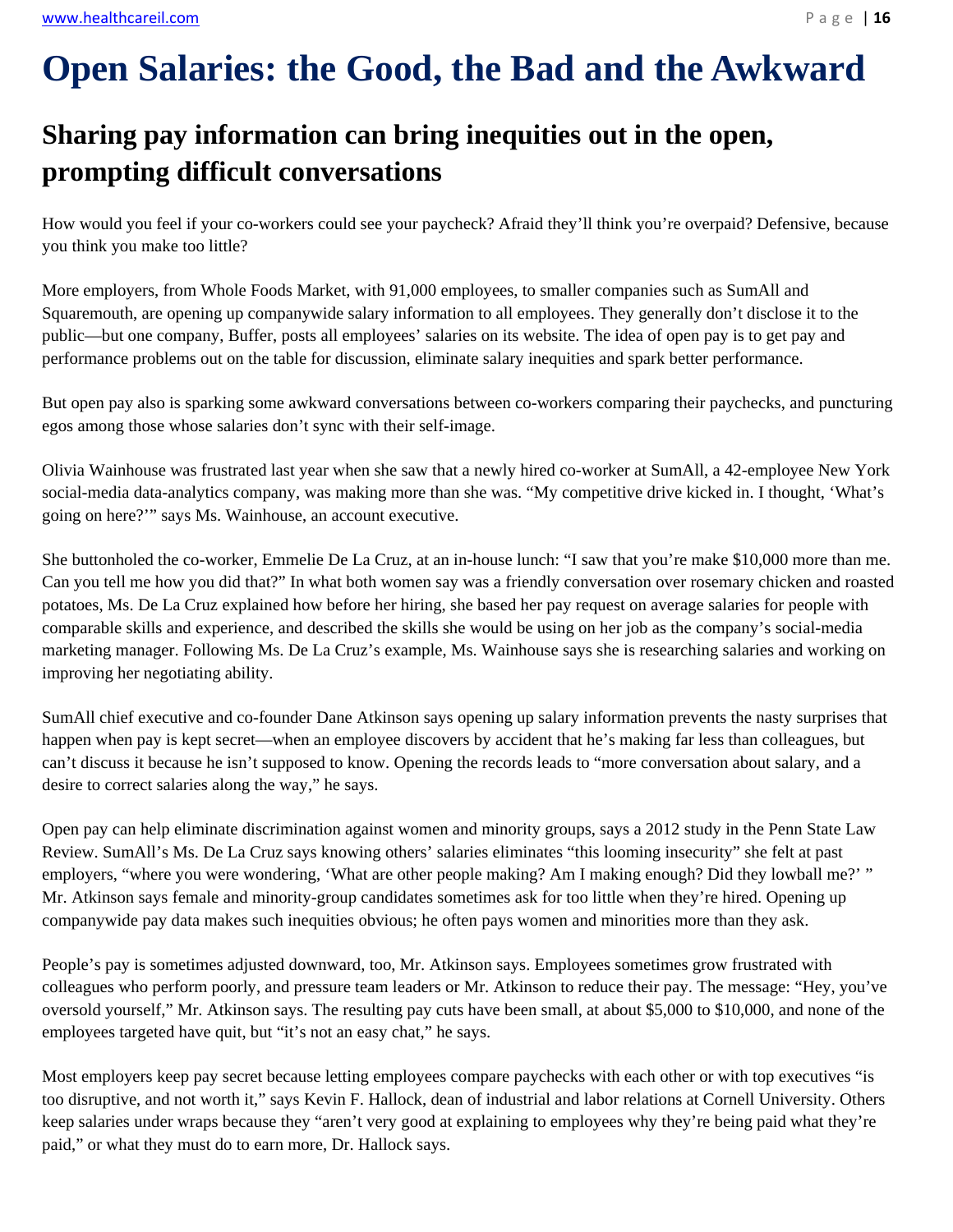#### www.healthcareil.com **Page | 17**

Also, some employers fear competitors will poach their top talent by offering higher pay.

Employees are increasingly likely to figure out anyway how their paychecks stack up via leaks or gossip. Average salaries for many kinds of jobs are published online by such sites as Glassdoor, Salary.com, Indeed.com or Payscale. Some 59% of more than 1,000 workers surveyed last year by the staffing firm Robert Half International said they had checked their salaries against market rates within the preceding year. Also, employees born after 1980 tend to be more open and share pay information.

Pay secrecy is linked to lower employee performance and a higher likelihood of quitting when employees suspect performance assessments or criteria for setting pay are unfair, says a 2015 study co-authored by Peter Bamberger, associate dean for research and faculty at Tel Aviv University in Israel. Many people would rather look for a new job than ask for a raise, the Robert Half survey says; while 89% of participants said they deserve a raise, only 54% said they plan to ask for one.

Opening up salaries for comparison "can be a great conversation-starter," equipping employees to ask how they can improve their performance or advance to higher-paying jobs, says Mark Ehrnstein, global vice president for human resources at Whole Foods Market, Austin, Tex. Whole Foods employees can see salary data for others throughout the company by making an appointment with a human-resource manager.

Buffer, a social-media marketing and analytics company, posts all 65 of its employees' salaries online, including their names, along with revenue, sales and its formula for setting salaries, says co-founder and chief executive officer Joel Gascoigne. Some employees were reluctant at first, but none has had any problems because of the exposure, he says. Buffer gets 2,000 applicants a month for the 5 to 10 positions it typically has open, and Mr. Gascoigne believes the transparency is a major draw. (Another is that employees can work from anywhere, and are scattered across 45 cities on five continents.)

Squaremouth, a travel-insurance comparison website with an open-pay policy, goes an extra step by allowing its 37 employees to vote on raises requested by colleagues on their teams. Employees make their pitch, and a majority vote is required for approval, says Megan Singh, a project manager for the St. Petersburg, Fla., company. Bosses vote, too, giving reasons for their vote. Salaries for comparable jobs elsewhere are part of the discussion, Ms. Singh says. Two of 23 raise requests have been turned down since the company started the practice in 2010.

Software developer Keith Thompson was worried when he took a job at Squaremouth two years ago that colleagues would be jealous of each other's pay, but he soon saw that the transparency shifts the burden to the dissatisfied employee to ask for a raise, he says.

Still, Mr. Thompson is sometimes uncomfortable when seeing "the sheer terror people experience when asking for a raise," he says. Colleagues' attempts to respond with humor can fall flat: "You're kidding! You're going to be making more than [another colleague]?"

Ms. Singh has asked for two raises since joining the company in 2013. Her co-workers gave unanimous approval to a 22% pay increase after she was promoted to director of marketing, but two dissented on a 12% raise she requested after advancing to project-management director, she says.

She got the raise, but "it was not fun" to hear the "no" votes from co-workers who said they didn't know enough about what she was doing to vote yes, she says. She is trying to communicate better and make her contributions more visible.

It took Squaremouth employee Brandi Morse a few months after her first promotion to get up the nerve in 2014 to ask for her first raise, she says. "You have to ask yourself the hardest questions that someone else would ask you: 'Why do I deserve this?'" she says. She practiced her presentation several times, recording herself on video. Her raise was approved.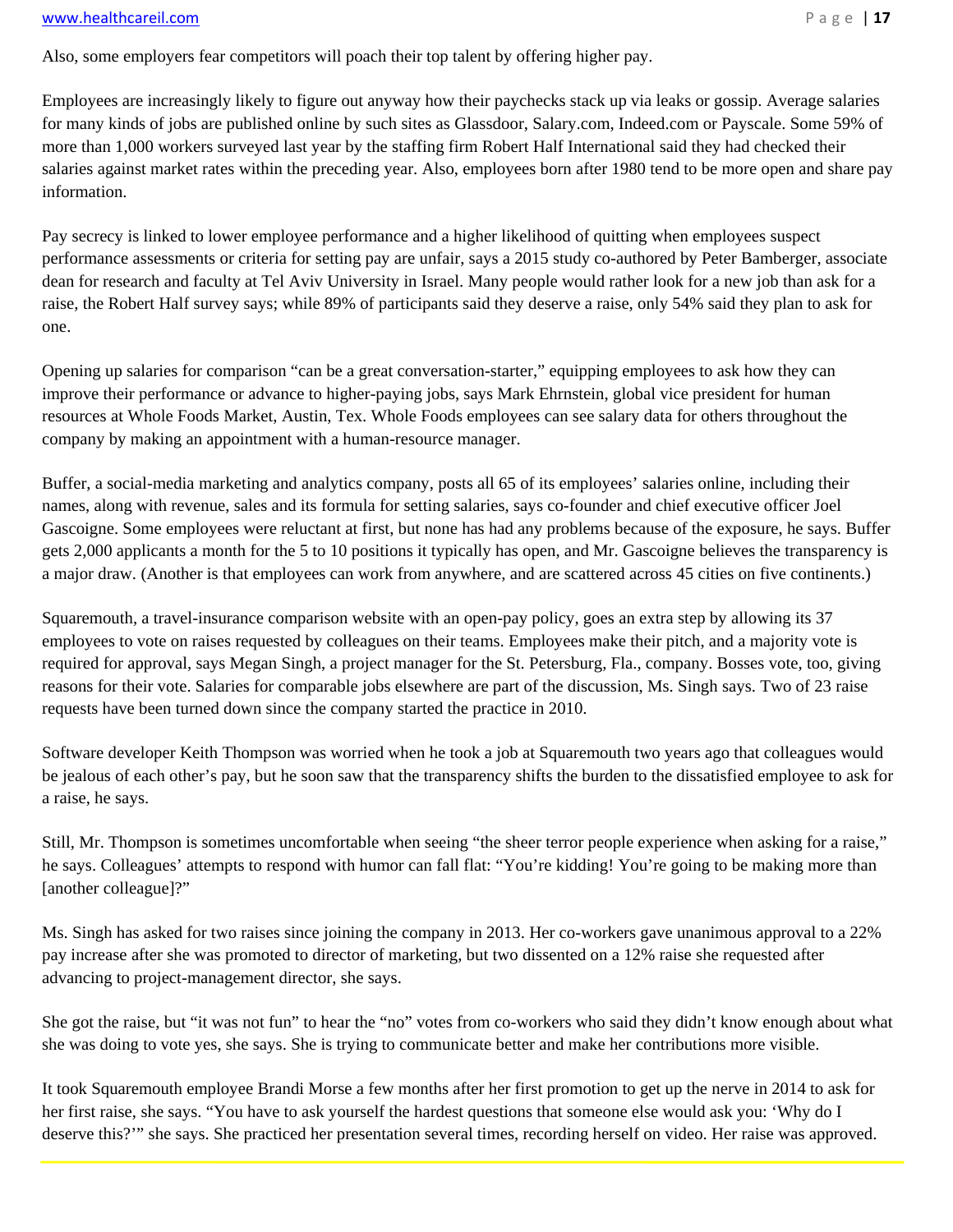# **The Home Refinancing Plan Banks Don't Want You Knowing**

Last updated: January 1st, 2016

There has never been a better time to **refinance your home**. That's because of a little-known government program called the Home Affordable Refinance Plan® (HARP). This allows Americans to refinance their homes at shockingly low rates, and **reduce their payments by an average of \$3,300 a year.**

But here's the catch - like most government programs, this is likely temporary. Currently the program is set to expire on December 31, 2016. But the good news is, once you're in, you're in. If the thought of **a lower payment or fewer years** on your mortgage sounds appealing, the time to act is right now.

**Quick Version:** Smart homeowners are using a **free government program** to save as much as \$3,300 a year on mortgages. There's absolutely NO COST to see if you qualify. **Click here instantly to see if you qualify.**

### **It's like a true middle-class stimulus package**

This is unknown to many, but the Home Affordable Program is for the middle class. If your mortgage is \$625,500 or less (unless you live in a high-cost area then the loan limits may be higher), you most likely qualify. Basically, the Government wants banks to cut your rates, which puts more money in your pocket (which is good for the economy). However, the banks aren't too happy about this - here's why:

- 1. **You can shop several lenders, not just your current mortgage holder**
- 2. **Your home's Loan-to-value (LTV) can be 80% to 125%**

You think banks like the above? Rest assured, they do not. They'd rather keep you at the higher rate you financed at years ago. That's why the pressure is on time-wise. The Middle Class seems to miss out on everything (did you ride the last stock bubble? Probably not). Thus, it's almost a no-brainer to jump on this now. You need to **act fast** in order to refinance your house at these current low refinance rates. You can greatly benefit:

- **The average monthly savings** for most eligible Americans is **\$275**. Can you use an extra \$275 a month?
- Many homeowners not only save every month, but depending on their current rates, they can also shorten their term.

*Almost a million homeowners could still save money, but sadly, most of them think the HARP program is too good to be true. Remember, HARP is a free government program and there's absolutely NO COST .*

This is why it's a no-brainer - you will likely lower your payment, possibly shorten your term, AND can also get cash. This is how powerful that little word called "interest" is. The middle class never sees "breaks" like this. So this is your chance to get "in".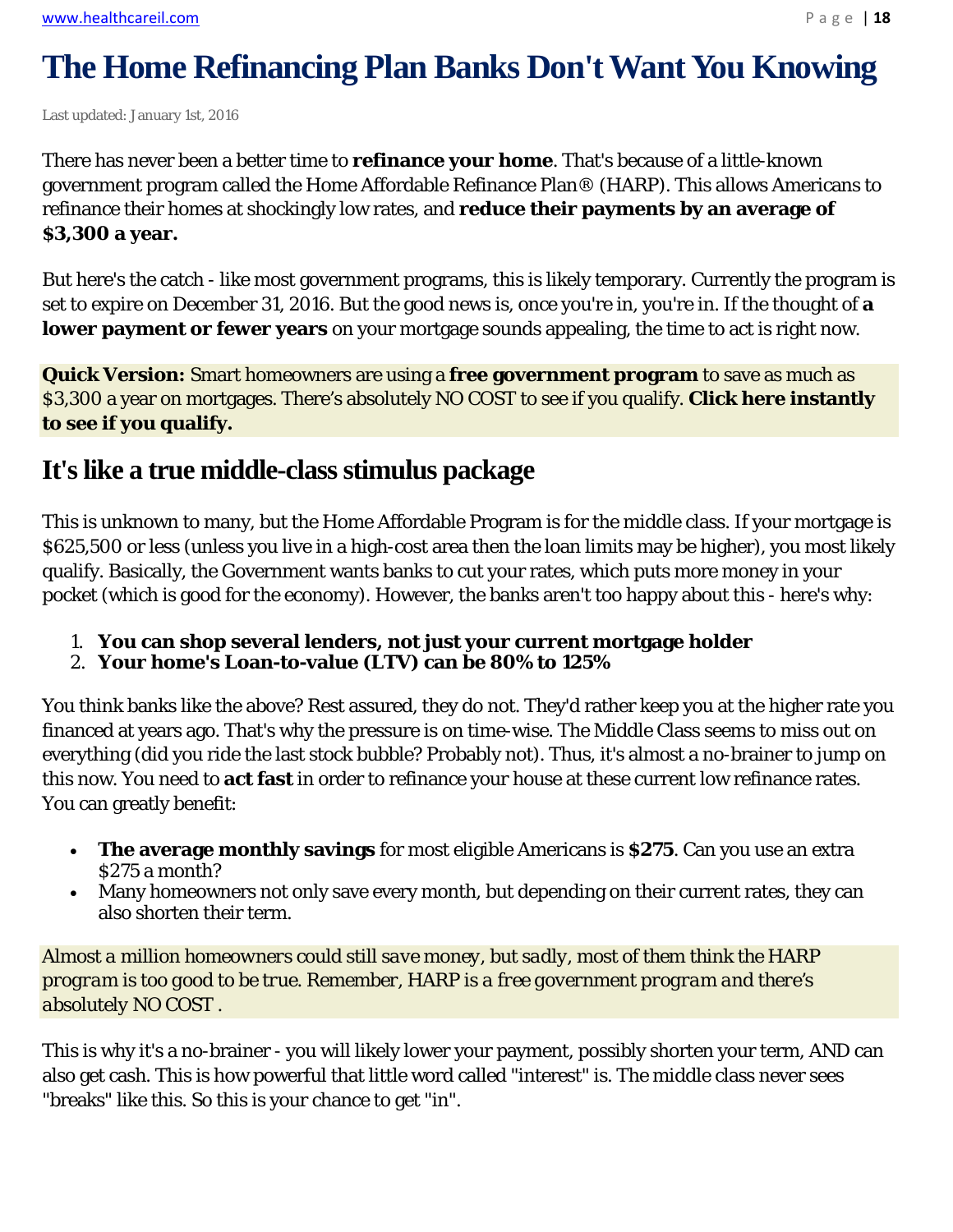This often overlooked method to lower your payment (and continue to make the higher payment by directing the excess to the principal) is a great way for you to pay off your mortgage in a shorter period of time, all the while saving more money in interest over the life of the loan.

## **But how do you find these rates?**

Here's the answer - there are a few free websites out there that will compare mortgage rates for consumers, and allow them to choose the best one (that's a great thing about the internet – it allows you to do business with lending institutions all over the country).

**Refinance.Comparisons.org**, one of the country's largest and most respected mortgage refinance comparison shopping websites, is one of the few companies with HARP lenders on its network, and is currently assisting homeowners like you to obtain further information regarding superb mortgage rates.

With Refinance.Comparisons.org there's no obligation and the service is fast & easy. It takes about five minutes, and the service is 100% free. You have nothing to lose except money stress.

But you do have to act before rates rise.

 $\overline{a}$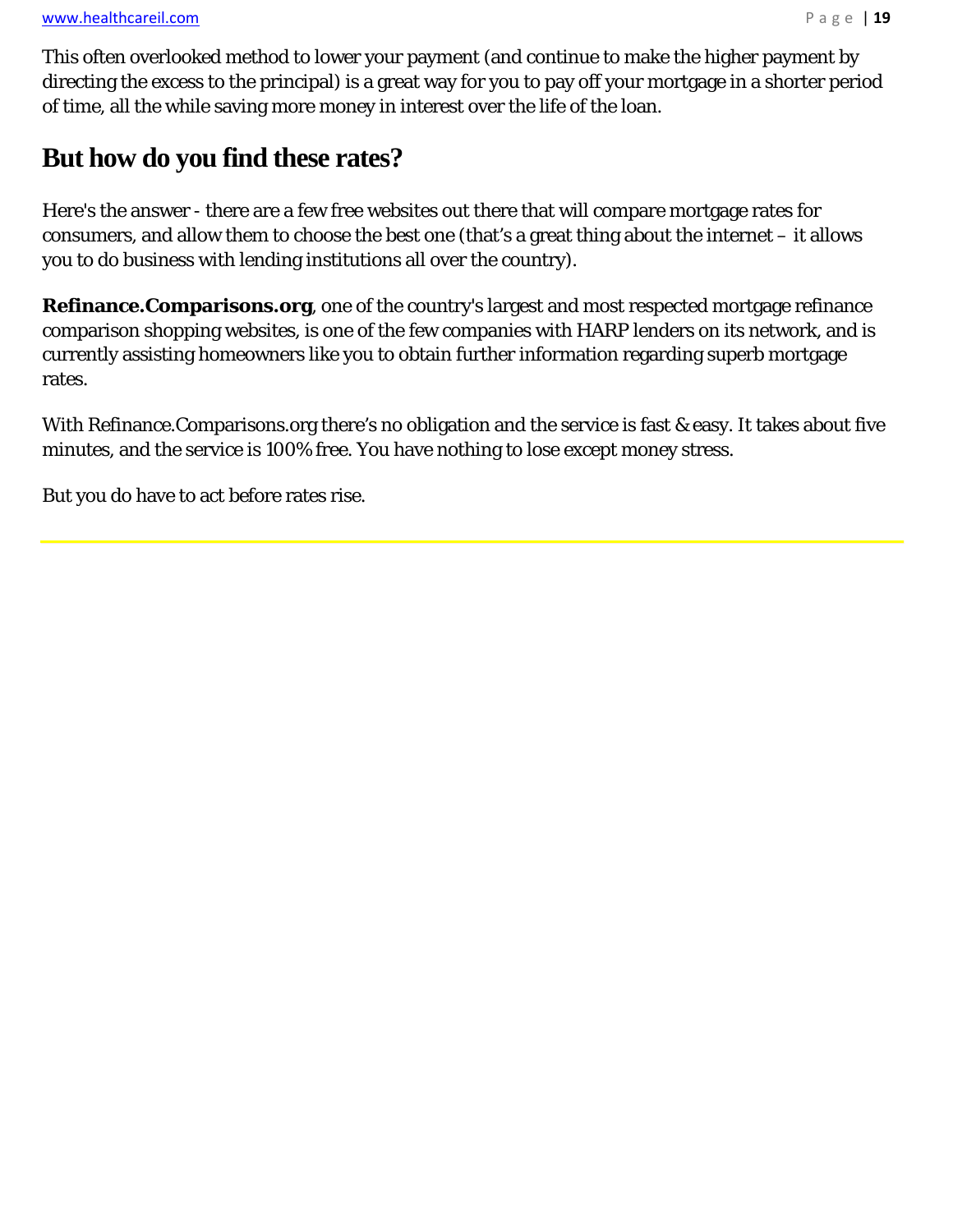# **Here's What Medicare Part B Costs and Covers in 2016**

## **Learn how this part of the Medicare program works.**

Dan Caplinger Jan 18, 2016

Retirees rely on Medicare to help them with their healthcare expenses, but getting a better understanding of how the program's different components can be challenging. Medicare Part B plays a key role in the everyday aspects of healthcare, and below, you'll learn more of the specifics of how much Part B costs and what it covers.

#### **What Medicare Part B costs**

Medicare participants pay a monthly premium to get Part B coverage, but one of the more confusing things about the program in 2016 is that different participants pay different amounts. The standard charge for most new participants this year is \$121.80 per month. But because of a law that ties Medicare increases to cost-of-living adjustments for Social Security, the majority of existing participants will pay the \$104.90 monthly premium they paid in 2015.

Medicare Part B is partially means-tested, meaning that those with high income levels pay higher premiums. Depending on your 2014 income, premiums can go as high as \$389.80, as the chart below shows.

| If your yearly income in 2014 (for what you pay in<br>2016) was |                                       |                                                     | You<br>pay (in<br>2016) |
|-----------------------------------------------------------------|---------------------------------------|-----------------------------------------------------|-------------------------|
| <b>File individual</b><br>tax return                            | File joint tax<br>return              | <b>File married &amp;</b><br>separate tax<br>return |                         |
| \$85,000 or less                                                | \$170,000 or<br>less                  | \$85,000 or less                                    | \$121.80                |
| above \$85,000<br>up to \$107,000                               | above<br>\$170,000 up<br>to \$214,000 | Not applicable                                      | \$170.50                |
| above<br>\$107,000 up to<br>\$160,000                           | above<br>\$214,000 up<br>to \$320,000 | Not applicable                                      | \$243.60                |
| above<br>\$160,000 up to<br>\$214,000                           | above<br>\$320,000 up<br>to \$428,000 | above \$85,000 and<br>up to \$129,000               | \$316.70                |
| above<br>\$214,000                                              | above<br>\$428,000                    | above \$129,000                                     | \$389.80                |

Source: Medicare.gov.

In addition to premium payments, you'll also have to pay deductibles and coinsurance amounts. The deductible for Part B is \$166 per year, which you pay out of pocket before coverage kicks in. After that,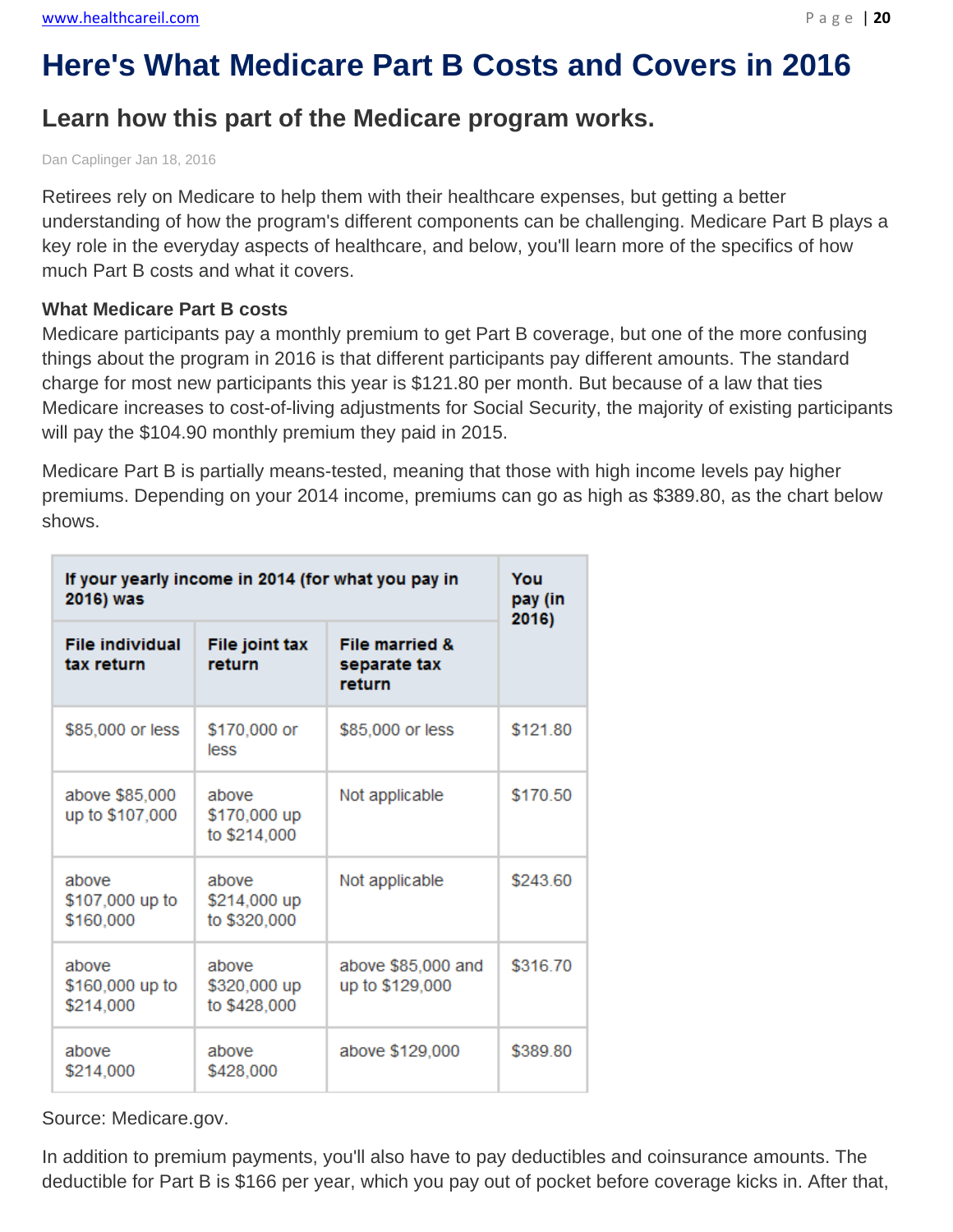#### **What Medicare Part B covers**

Medicare Part B covers services and supplies considered medically necessary to treat a disease or condition. That includes both things that you need to diagnose or treat a condition and services necessary to prevent illness entirely or detect it at an early stage. In practical terms, most participants use Medicare Part B to pay for doctor visits and medical diagnostic tests as part of their ordinary treatment. Yet a number of other items are covered, including ambulance services, clinical research, durable medical equipment, second opinions before a surgical procedure, and mental-health services.

New participants are also covered for a one-time "Welcome to Medicare" preventive visit. This service includes a review of your medical history, as well as height, weight, and blood pressure measurements and a calculation of your body mass index. You also get a vision test, a review of risk for depression, and a written plan covering needed screenings, shots, and other preventive services as part of this visit. Subsequently, yearly wellness visits provide updated information to assess your health.

There are some things that Part B specifically does *not* cover. Dentures and most dental care aren't covered under Medicare, and you can't get coverage for eye examinations related to prescribing glasses or contact lenses or for examinations to provide hearing aids.

Given the wide variety of tests, medical devices, and other services that medical professionals can provide, it's important to know whether Medicare Part B will cover them. The Medicare website provides a tool to determine if a particular item, test, or service is included. However, your doctor or other professional should be able to tell you whether Medicare will pay for whatever treatment they're recommending.

Medicare Part B provides essential coverage for retirees, and what participants pay for the program gets them access to a wide array of necessary medical services. Part B doesn't cover everything, and its costs can be difficult for cash-strapped participants to cover. But it does give many who would otherwise have no coverage a baseline set of benefits they can use to stay healthy throughout their golden years.

#### **The \$15,978 Social Security bonus most retirees completely overlook**

If you're like most Americans, you're a few years (or more) behind on your retirement savings. But a handful of little-known Social Security secrets could help ensure a boost in your retirement income. In fact, one MarketWatch reporter argues that if more Americans knew about this, the government would have to shell out an extra \$10 billion annually. For example: one easy, 17-minute trick could pay you as much as \$15,978 more... each year! Once you learn how to take advantage of all these loopholes, we think you could retire confidently with the peace of mind we're all after.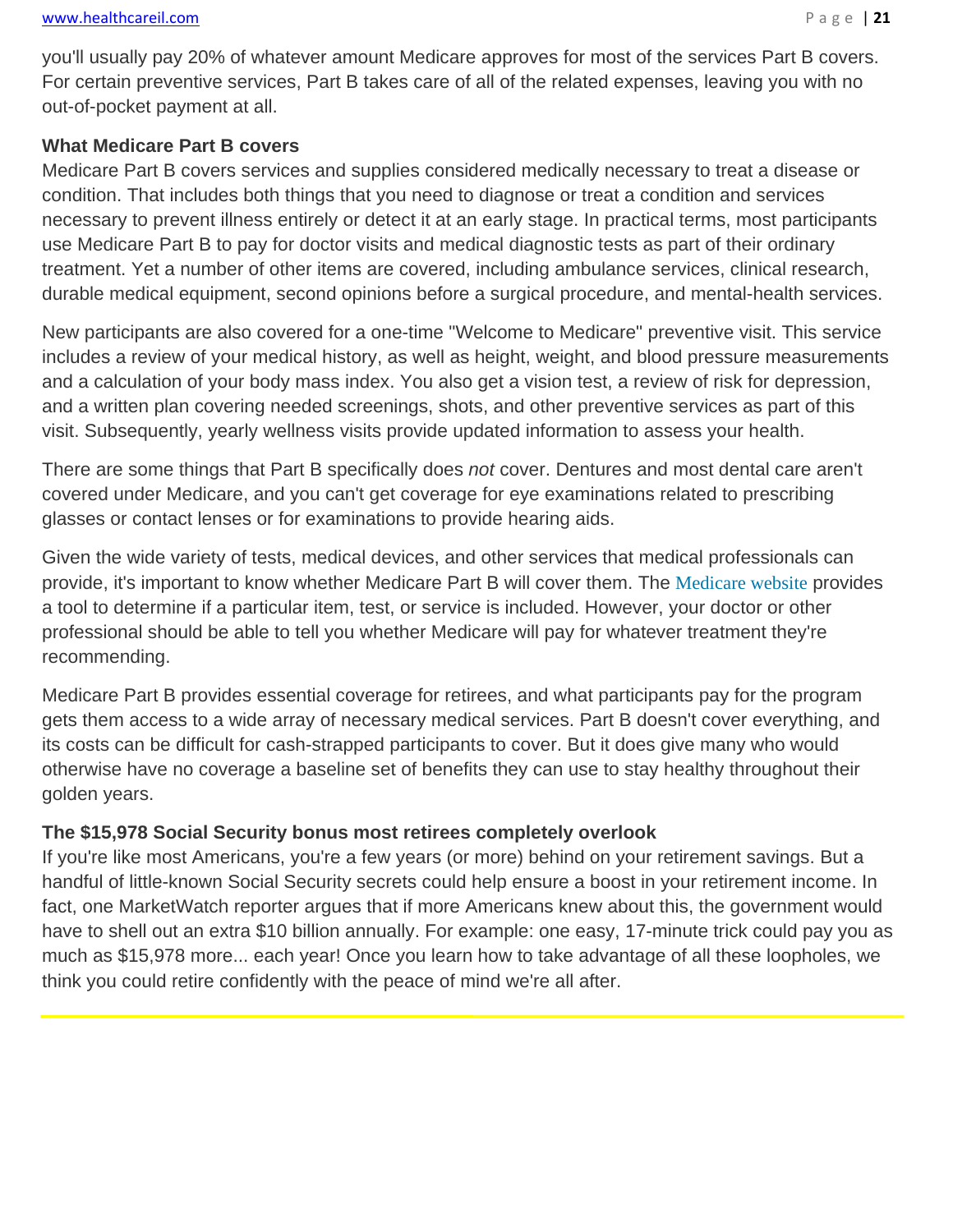# **4 Commonly Prescribed Drugs That May Not Be Safe**

Martha Rosenberg, AlterNet | January 18, 2016

They are so common no one thinks twice about them: drug ads that tell you about a disease you might have and a pill that could treat it. Just "ask your doctor," they say, if the pill is right for you.

Until 1997, such direct-to-consumer (DTC) ads did not exist because without a doctor's recommendation, how could people know if the medication was appropriate or safe? The only thing people knew about drugs and drug risks was from ads they peeked at in medical journals at the doctor's office.

To sell drugs, the ads raise awareness of conditions people never worried about before and probably don't have.

But after the ads started in 1997, the allergy pill Claritin became a household word, along with Xenical, Meridia, Propecia, Paxil, Prozac, Vioxx, Viagra, Singulair, Nasonex, Allegra, Flonase and, of course, Lipitor—and Big Pharma became a Wall Street darling.

Now the American Medical Association (AMA) is taking a second look at DTC advertising. In November 2015, doctors at the AMA's Interim Meeting sought a policy to address one of its biggest problems: the growing proliferation of ads "driving demand for expensive treatments despite the clinical effectiveness of less costly alternatives." Billions are spent advertising expensive new drugs that are not clearly better than existing ones, the AMA said. The Kaiser Family Foundation agreed and said exorbitantly priced drugs—like \$1,000-a-pill hepatitis C drugs and recently approved PCSK9-inhibiting cholesterol drugs—are the "public's top health care priority." The new cholesterol drug will cost an estimated \$14,000 a year.

Looting tax dollars and raising health premiums is only one result of DTC advertising. To sell drugs, the ads raise awareness of conditions people never worried about before and probably don't have. Some conditions are so rare the ads appear to be selling the disease itself. How many people, for example, suffer from "Non-24," a condition that mostly affects blind people yet is currently advertised on TV? How many people suffer from "exocrine pancreatic insufficiency" and need to ask their doctor about their "poop" as other ads currently suggest?

Nor are the drugs even clearly safe. Many of the aggressively advertised drugs have risks that have surfaced after their ad campaigns expire (Others like Vioxx, Bextra, Baycol, Trovan, Meridia, Seldane, Hismanal and Darvon were removed from the market altogether).

Here are some heavily advertised drugs that are not necessarily safe.

#### **1. GERD Meds**

Few had heard of the condition gastroesophageal reflux disease before DTC advertising. While a small percentage of the population may have GERD, the condition is widely believed to have been pushed to sell proton pump inhibitors (PPI) like Nexium. In many cases "GERD" is really heartburn and can be treated with Tums or Rolaids, critics said.

GERD has made a lot of money. The "Purple Pill," Nexium, made almost \$5 billion in the U.S. in one year and the class of PPIs made \$13.6 billion, translating into 119 million prescriptions. But safety questions have followed.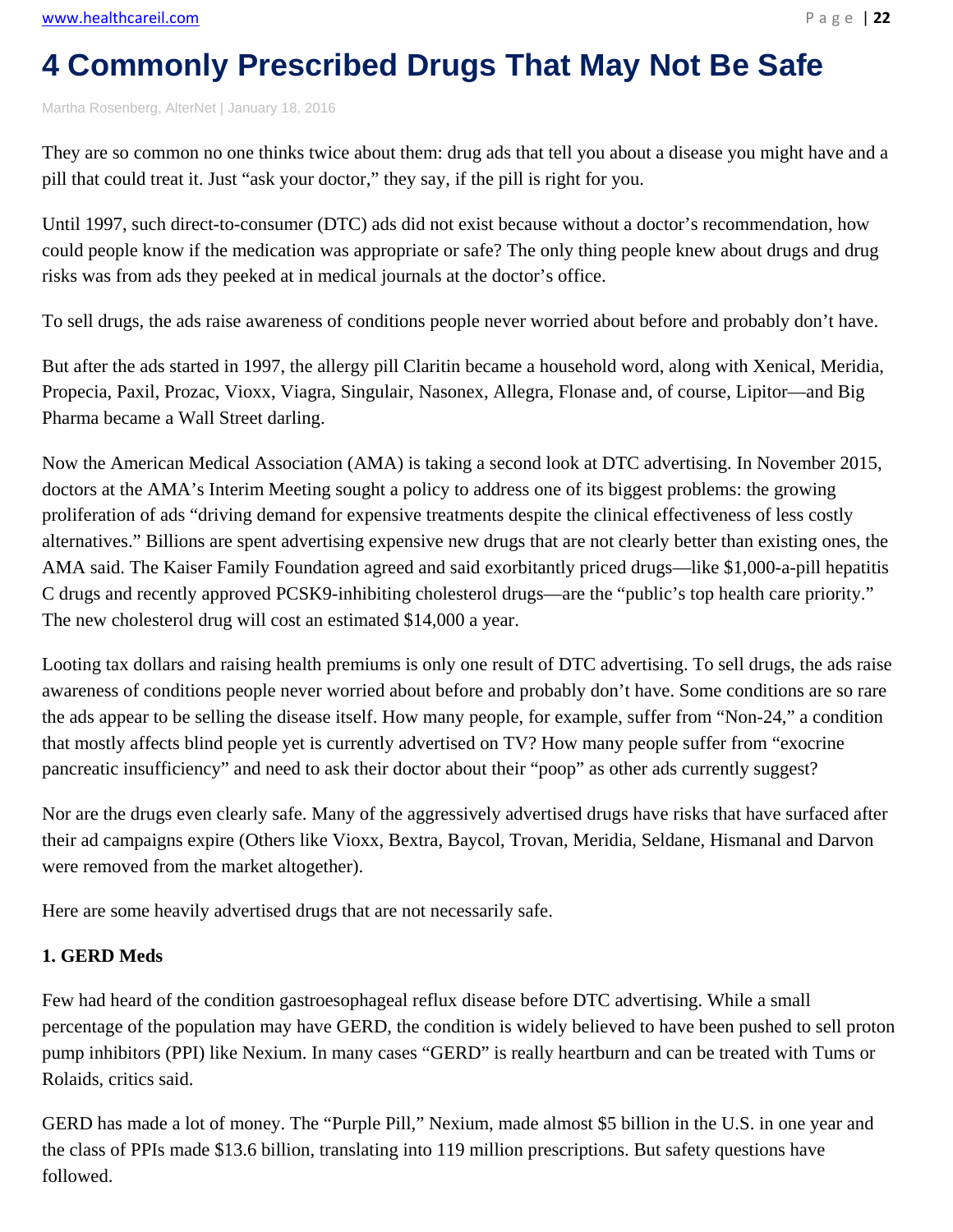In 2012, the U.S. Food and Drug Administration (FDA) warned that PPIs are linked to Clostridium Difficile or C. Dif, a sometimes deadly intestinal infection that is becoming increasingly drug resistant. In 2013, medical literature linked PPIs to fractures, calcium and magnesium deficiencies, community-acquired pneumonia and vitamin B-12 deficiencies. Other research suggests PPIs might cause blood vessels to constrict and cardiovascular risks and this month, research said PPIs may be linked to increased risk for chronic kidney disease.

#### **2. Lipitor**

If DTC advertising was the medium that made Big Pharma a Wall Street darling, statins like Lipitor were the drug class. In 2005 statins earned \$18.7 billion in the U.S. and Pfizer's Lipitor became the best-selling drug in the world.

Patients loved statins because they could ignore diet and exercise advice and still, apparently, reduce heart attack risks; their body would "forgive" the bacon cheeseburger. But not all medical voices agreed. Some wondered why the nation spent approximately \$20 billion a year on cholesterol-lowering drugs instead of effective, less dangerous and less expensive lifestyle and diet changes. Others questioned the value of statins themselves.

High cholesterol, which statins treat, is a "relatively weak risk factor for developing atherosclerosis," Barbara Roberts, an associate clinical professor of medicine at the Alpert Medical School of Brown University told me. "Big Pharma has consistently exaggerated the benefits of statins and some physicians used scare tactics so that patients are afraid that if they go off the statins, they will have a heart attack." Though many doctors have "swallowed the Kool-Aid," Dr. Roberts, author of The Truth about Statins, said, "diabetes and smoking are far more potent when it comes to increasing risk."

In 2012, the FDA floated new risks to the entire statin class, adding warnings to their labels about memory impairment, diabetes, liver injury and muscle damage. Memory problems had always been suspected with statins, but after Lipitor's patent ran out, they were confirmed.

#### **3. Crestor**

Statins were given a big boost by Paul Ridker of Brigham and Women's Hospital in Boston, who presented the results of a study on the statin Crestor, funded by its manufacturer AstraZeneca, in 2009. Even though Ridker was co-inventor of a related patent and stood to profit from sales and study authors listed 131 financial ties to Big Pharma, the media were wowed. Headlines screamed "AstraZeneca's Crestor cuts death, heart attack" and "Crestor study seen changing preventive treatment!" Ka-ching.

But doctors posting online comments in the New England Journal of Medicine were not convinced, especially since the study was stopped early because, AstraZeneca said, of its clearly positive results. "It is well established that RCTs [randomized controlled trials] stopped early overestimate benefits significantly," wrote a physician from Rochester, Minnesota. "It is shocking that this trial was terminated 50 percent through, based on a small absolute benefit, with real questions about long-term risk," a poster from LSU Law Center, read.

During Crestor-mania, few remembered that the FDA's own David Graham had named the drug among the top five most dangerous in Capitol Hill testimony. Public Citizen, the national watchdog group, had petitioned for the drug's withdrawal and research in the journal Circulation found Crestor "was significantly more likely to be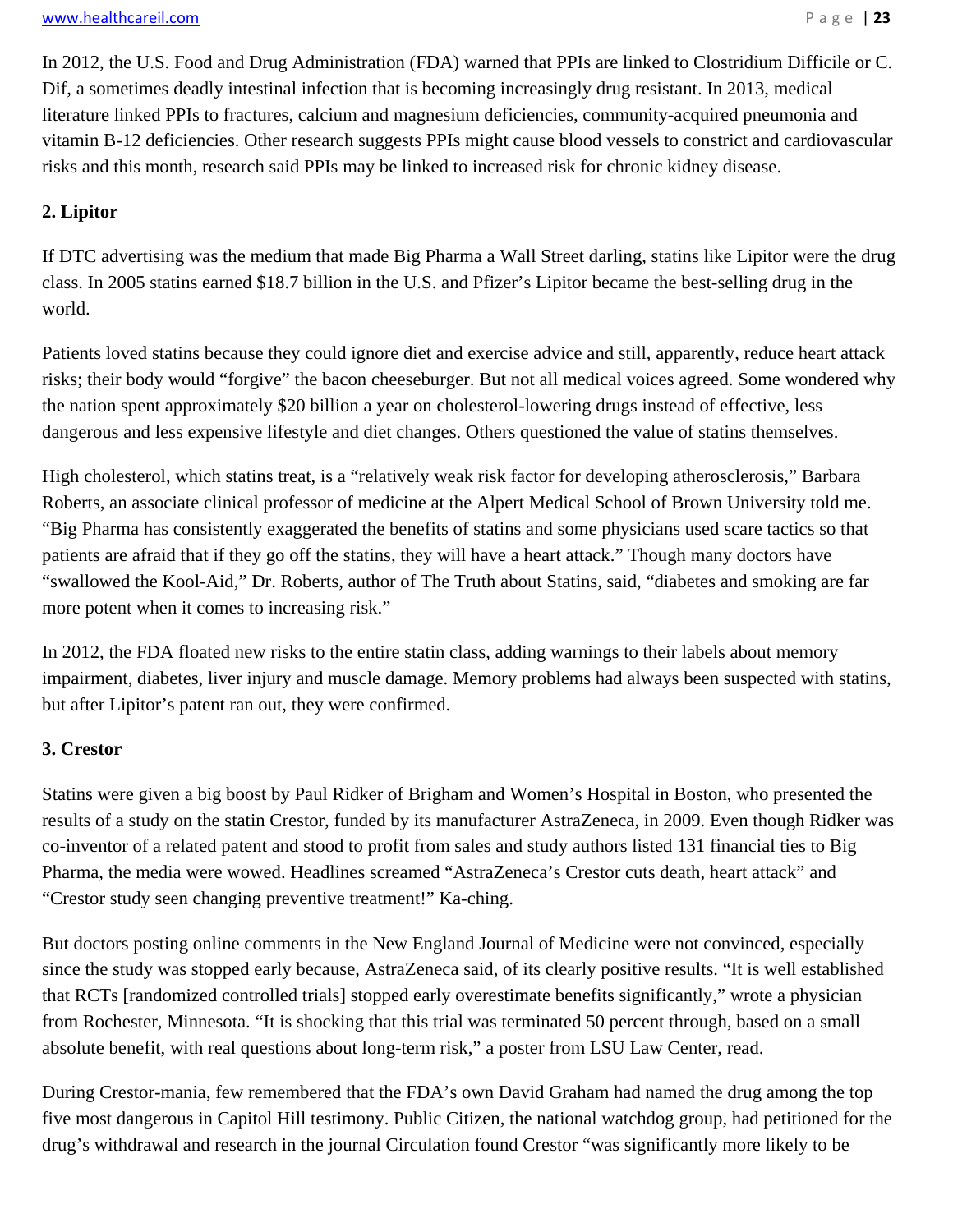associated with the composite end point of rhabdomyolysis, proteinuria, nephropathy or renal failure" than related drugs.

#### **4. Vytorin**

Vytorin was heavily advertised as treating both genetic and dietary sources of cholesterol and combined the statin drug Zocor with the anti-hyperlipidemic drug Zetia. The problem was, it was marketed before a study confirmed its effectiveness and when the study was published, it found Vytorin had no effect on the buildup of plaque in the arteries. Oops.

Like other expensive and popular drugs, the issue wasn't just that Vytorin did not work any better than a much cheaper drug. Its makers, Merck and Schering-Plough, also admitted "theoretical" safety concerns about liver damage. In 2014, American Journal of Cardiology authors reported an unexpected increase in cancer incidence and mortality in subjects possibly linked to ezetimibe, one of the Vytorin ingredients.

Vytorin demonstrates well the AMA's current concerns about profiteering. The state of New York paid \$21 million for Vytorin in two years out of its Medicaid dollars—a likely worthless drug. "Drug companies are on notice that concealing critical information about life-saving prescription drugs, profiting at the expense of patients' health and wasting taxpayer dollars, is simply unacceptable," then New York Attorney Andrew Cuomo, now governor, said.

Vytorin was such a scam, Sen. Chuck Grassley (R-Iowa) asked the General Accounting Office to investigate why the FDA would approve a drug to reduce artery-clogging plaque that didn't reduce artery-clogging plaque. Former Congressmen Bart Stupak (D-MI) and John Dingell (D-MI) asked why Schering-Plough Executive VP Carrie Smith Cox unloaded \$28 million in stock when she knew the study failed before the public did.

"Many consumers may not have taken Vytorin had they been aware of the study results," Rep. Stupak said during hearings. He might have added "had they not seen DTC advertising."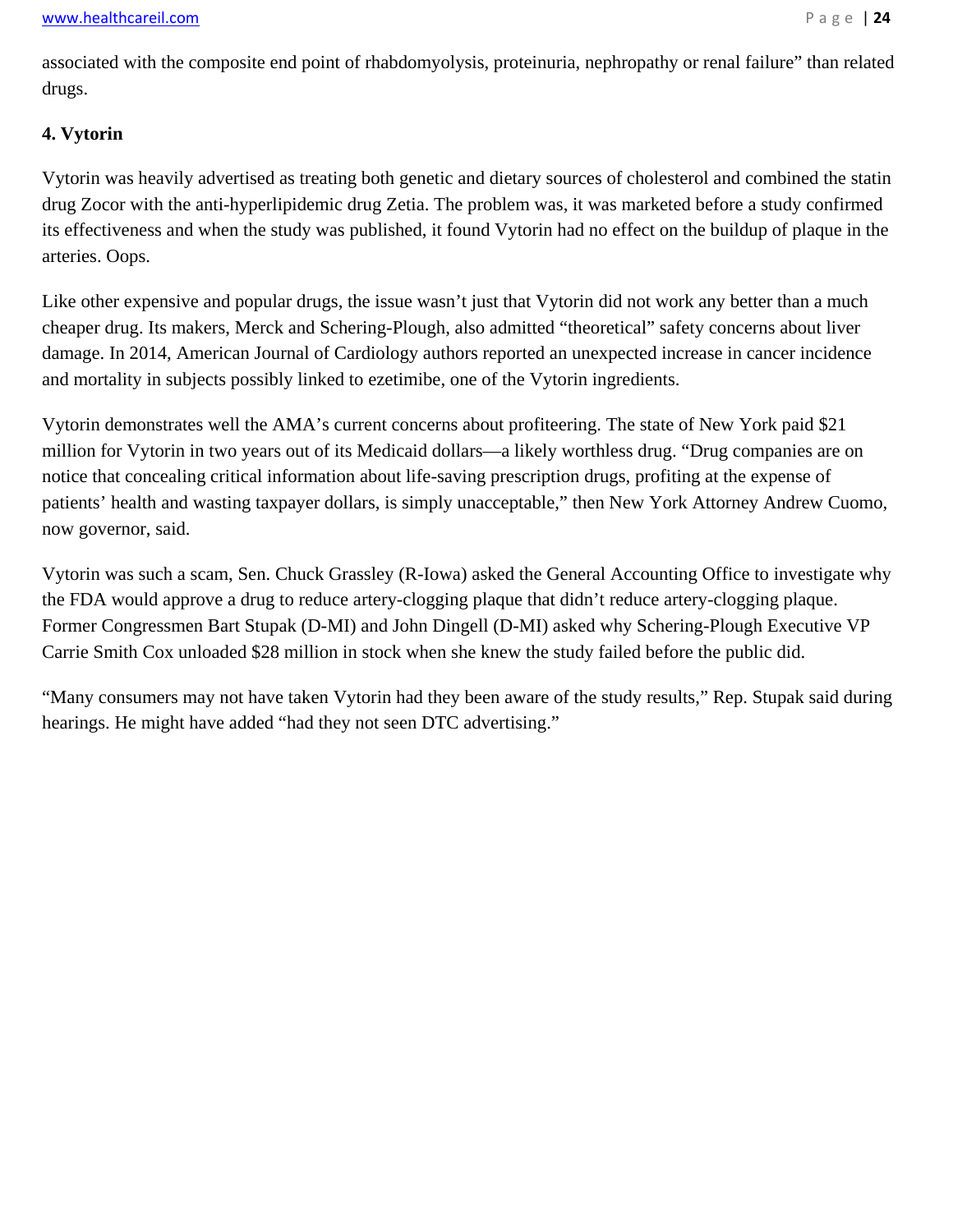# **When to Plan for Retirement Income vs. Savings**

By Mark P. Cussen, CFP®, CMFC, AFC | January 20, 2016

Although many Americans worry about retirement and are doing everything they can to save for it, they commonly look at their retirement plan balances as means of measuring their progress. But the ultimate end of retirement savings is to generate income, so projecting your future cash flow can provide a more realistic indicator of financial preparedness. The key is to remember that there is a statistically a real chance that you could live well into your nineties.

#### Analyzing Desired Cash Flow

The first step to projecting your cash flow during retirement is to look at your current budget. If you are able to save at least 10% of your income now, then your retirement income will probably only need to be 90% of your current income level at most, with adjustments for inflation. But the amount of income that you will need after you stop working is not likely to be substantially less than what you need now. If you make \$75,000 now and plan to retire in 10 years when you are 70 years old, then you will probably need to receive at least \$65,000 a year after you retire unless your expenses are going to be a lot lower than they are now. If you plan on staying in your current residence and will have it paid off by retirement, then you can obviously reduce your monthly expenditures by the amount of principal and interest (but not insurance and taxes) that you are currently paying each month

Translating your nest egg into monthly income requires the quantification of several variables and the ability to perform some time-value of money (TVM) calculations. There are several TVM calculators available online at websites such as Bankrate.com, and these tools can help you to see how long you can realistically make your money last with a given set of assumptions. If you have \$250,000 saved up and need to make your money last for 30 years, then you will need to allocate a significant percentage of your portfolio to equities. However, you may want to take a more conservative overall position in your portfolio during the first few years of retirement, because your draw down risk (the chance that you will significantly decrease the earning power of your portfolio from initial market losses) is the greatest during your early retirement years.

For example, if you have \$500,000 in your 401(k) plan and your plan balance drops by \$150,000 the year after you retire because of a market correction, then you have lost \$150,000 of principal that you could have used to generate investment income for the rest of your life. Therefore, a more stable allocation at the beginning can help you to avoid large initial losses that can permanently cripple your portfolio. But if the numbers that you run show that you're not going to have remotely the amount of income that you want to have when you retire, then you will need to start considering some major changes such as delaying your retirement or downscaling your future lifestyle.

Delaying your Social Security benefits can also increase your income in your later years if you are able to afford this option, but you may be better off taking it earlier and then socking that money away in a Roth IRA or other retirement vehicle while you continue to work. There is no one right answer to solving the retirement income